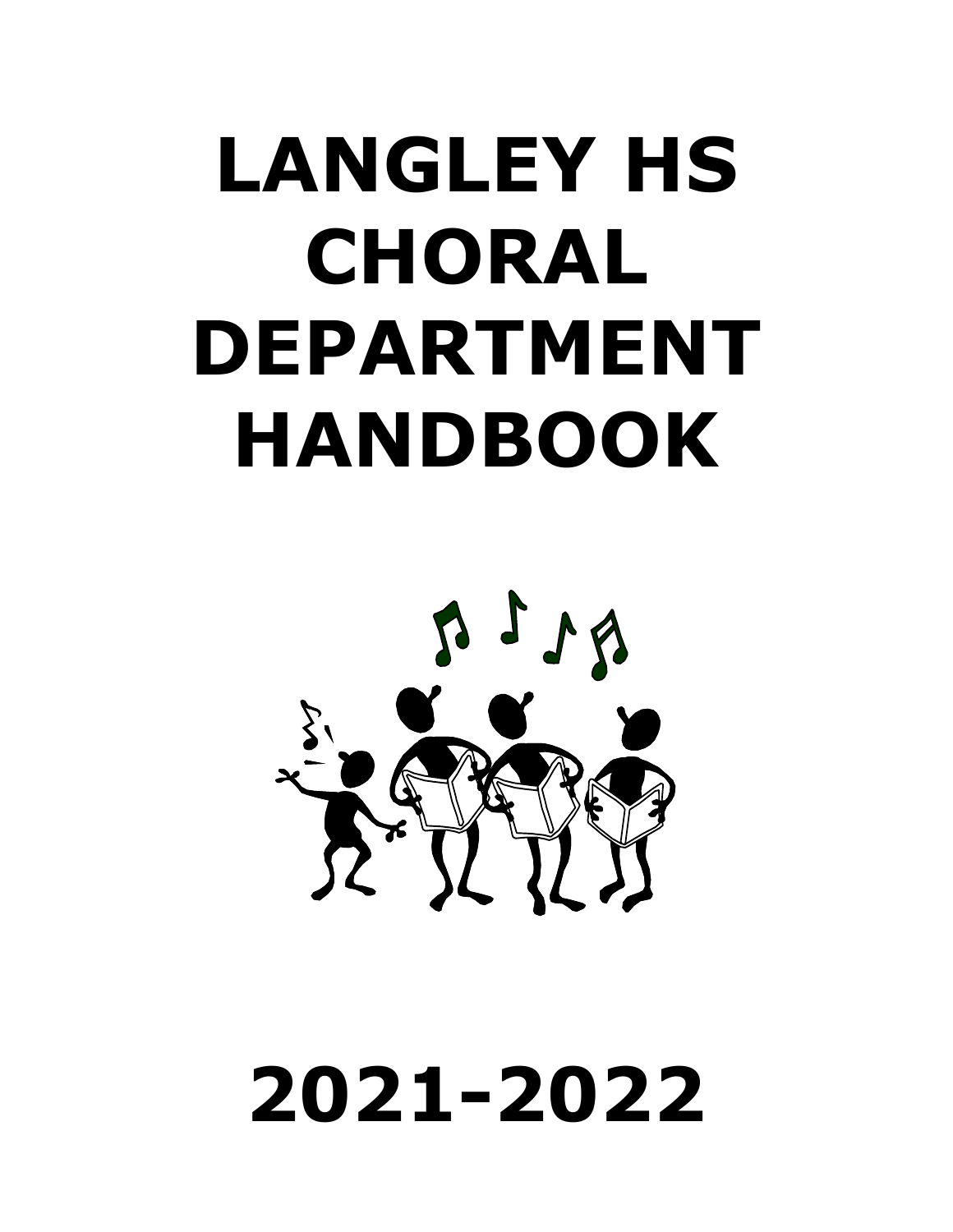August 2021

Dear Langley Choral Students:

Welcome to the Langley High School Choral Music Program!

I have designed this Choral Handbook to give you an overview of the policies, procedures, and practices we follow within the Choral Department. Information about our choral groups; a description of the concert programs, competitions, and assessments in which we traditionally participate annually; and a discussion of the tools we use during the school year to keep you and your parents informed of choir activities are just a few of the topics covered within the Handbook.

Before the school year begins, read the Handbook carefully, as it will answer many of your questions. Because the Handbook contains information important to both students and parents, I require parents to read it as well. Once you and your parents have read the Handbook, complete the Student/Parent Handbook Signature Form and return the signed portion to me on the first day of class.

Continue to refer to the Handbook often as it is an invaluable guide to getting the most out of your membership in the Choral Department. Remember that being in a choir is like being on a team – all members need to participate effectively for the group to be successful.

I am looking forward to working with all of you!

Sincerely,

Mac L. Lambert g.

Mac L. Lambert, Jr. Choral Director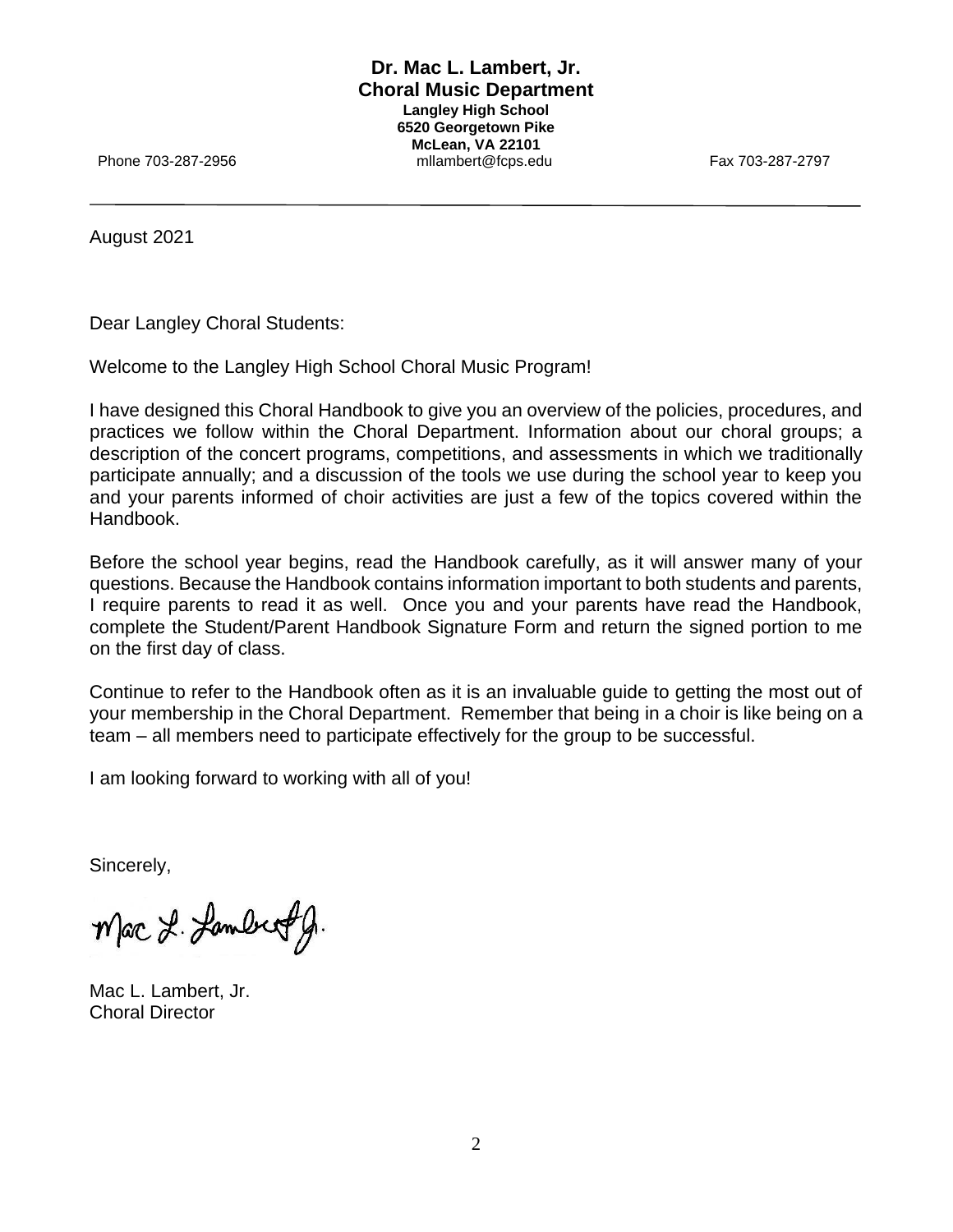# *Table of Contents*

| Music Syllabus                                | $\overline{4}$ |
|-----------------------------------------------|----------------|
| Co-Curricular Participation/Course Objectives | 5              |
| <b>Grading Procedures</b>                     | 6              |
| Homework/Practice Policy                      | 7              |
| Final Exam Policy                             | 8              |
| Materials                                     | 8              |
| Classroom Expectations/Guidelines             | 9              |
| Finance/Chorus Fees                           | 10             |
| Choir Calendar                                | 12             |
| Choir Membership/The Choirs                   | 13             |
| Choir Uniforms                                | 15             |
| Communications/Choir Council/Special Choirs   | 16             |
| Field Trips/Auditioning                       | 17             |
| Annual Events                                 | 18             |
| Letter and Bar Requirements                   | 20             |
| Letter and Bar Point Tally Sheet              | 21             |
| Handbook Student/Parent Signature Form        | 23             |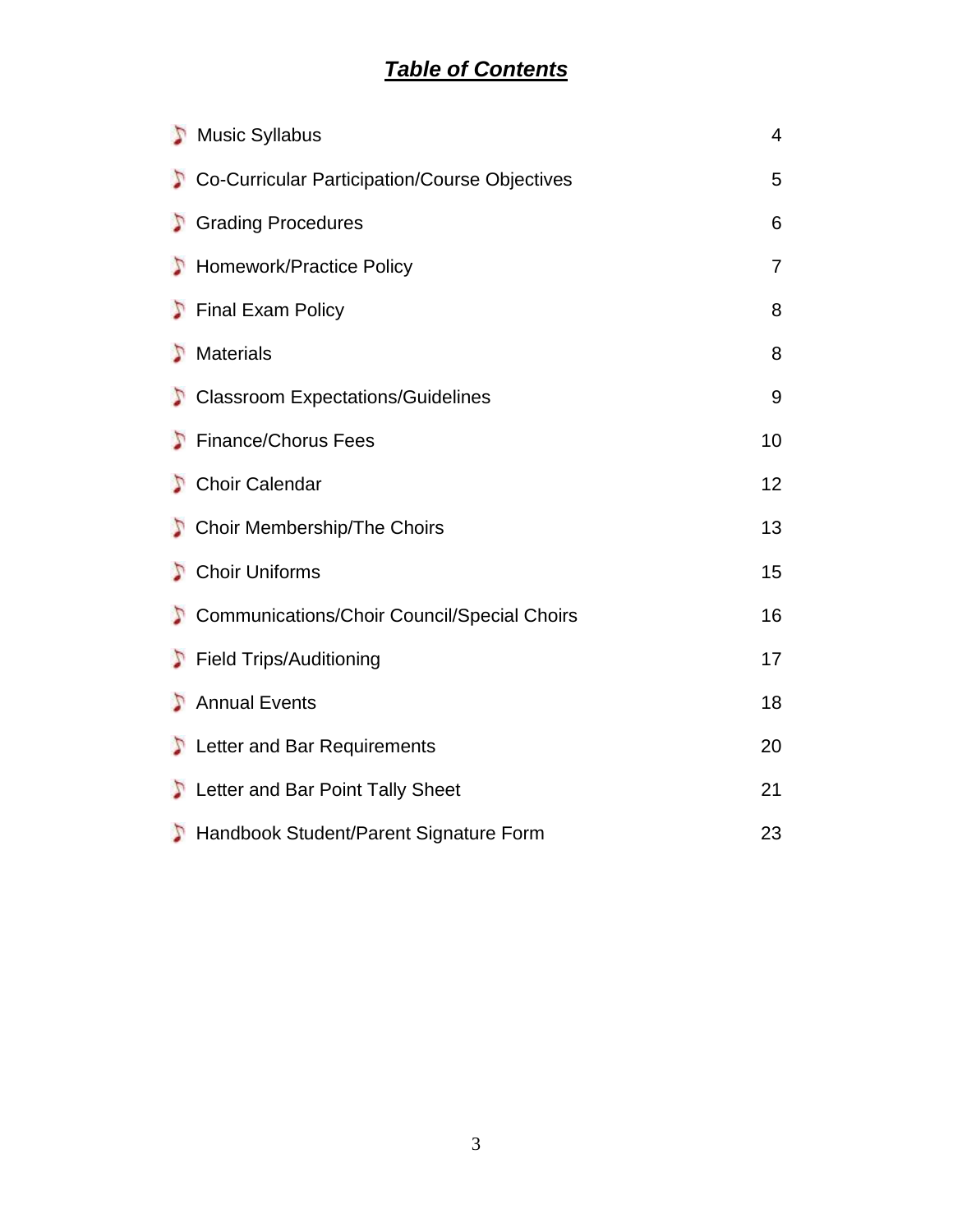● **Dr. Mac Lambert** Room 1107 703-287-2956 mllambert@fcps.edu www.langleychorus.com

# ● **COURSE DESCRIPTIONS**

**TREBLE CHORUS (926016)** *Treble Choir* **Grades: 9, 10, 11, 12 Credit: one Prerequisite: none** Students will participate in a chorus of treble voices. Emphasis is placed upon correct vocal performance techniques and sight-singing through the study of appropriate choral literature. Based on successful completion of sequential concepts for each level, students will continue as specified in course level. Students must meet both the school day and outside of the school day participation requirements to receive credit for the course. **This course requires a student materials fee as listed in FCPS Notice 5922.**

**INTERMEDIATE TREBLE CHORUS (928516)** *Select Treble Choir* **Grades: 9, 10, 11, 12 Credit: one Prerequisite: Beginning level chorus or successful audition.** Intermediate level treble chorus will provide for the continued study of correct vocal production, sightsinging and development of musicianship through the study of appropriate choral literature. Based on successful completion of sequential concepts for each level, students will continue as specified in course level. Students must meet both the school day and outside of the school day participation requirements to receive credit for the course. **This course requires a student materials fee as listed in FCPS Notice 5922.** 

**ADVANCED MIXED CHORUS (928915) Level 1** *Concert Choir* **Grades: 9, 10, 11, 12 Credit: one Prerequisite: Successful audition** Students are offered advanced choral experiences for mixed voices. Emphasis is placed on the development of musicianship and proficiency in ensemble performance. Course content includes a study of choral literature, vocal techniques, and sight-singing. Based on successful completion of sequential concepts for each level, students will continue as specified in course level. Students must meet both the school day and outside of the school day participation requirements to receive credit for the course. **This course requires a student materials fee as listed in FCPS Notice 5922.** 

# **ADVANCED TREBLE CHORUS (928916)** *Chamber Choir* **Grades: 9, 10, 11, 12 Credit: one Prerequisite: Successful audition**

#### **Corequisite: Schools may require membership in intermediate or advanced choral class.**

Students are offered advanced choral experiences for treble voices. Emphasis is placed on the development of musicianship and proficiency in ensemble performance. Course content includes a study of choral literature, vocal techniques, and sight-singing. Based on successful completion of sequential concepts for each level, students will continue as specified in course level. Students must meet both the school day and outside of the school day participation requirements to receive credit for the course. **This course requires a student materials fee as listed in FCPS Notice 5922.** *Students in Chamber Choir must also register for Concert Choir (928915)*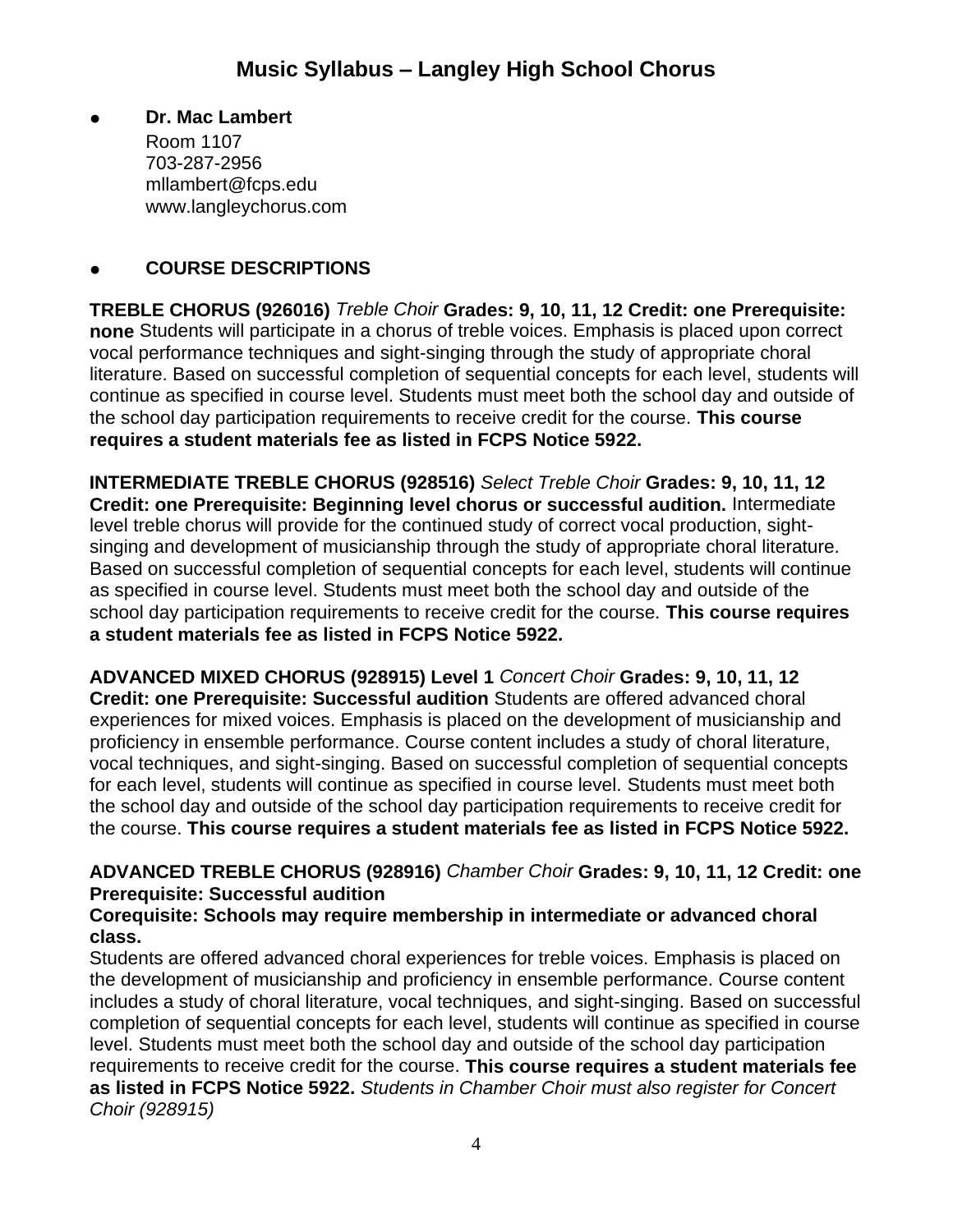#### **VOCAL ENSEMBLE (928015)** *Madrigals* **Grades: 9, 10, 11, 12 Credit: one Prerequisite: Successful audition**

#### **Corequisite: Schools may require membership in intermediate or advanced choral class.**

The vocal ensemble class is designed to meet specific needs and/or interests. Content includes study of the appropriate ensemble literature, and rehearsal and performance techniques from the various areas of musical composition. Schools may also require membership in intermediate or advanced choral class. Voicing of the group is at the discretion of the instructor. Students must meet both the school day and outside of the school day participation requirements to receive credit for the course. **This course requires a student materials fee as listed in FCPS Notice 5922.** *Students in Madrigals must also register for Concert Choir (928915).*

# ● **CO-CURRICULAR PARTICIPATION REQUIREMENTS** (Regulation 3866)

A. Courses with co-curricular participation requirements.

Many courses include participation requirements outside the regular school day. In order to receive credit for the course, students must be enrolled in the course and meet both the school-day and after-school requirements. Additional details for these courses can be found in the course descriptions of the FCPS Standard and Optional Course Offerings catalogs.

B. Courses with co-curricular enrichment opportunities.

Many courses provide optional opportunities for students enrolled in program courses that occur outside the regular school day.

- 1. Students enrolled in the program courses. Students participate in these optional enrichment opportunities on the basis of interest and commitment, as determined by audition or other selection processes.
- **Link to School's Course Offerings** <https://insys.fcps.edu/CourseCatOnline/#/frontPanel/415/nocourselist/0/0/0>
- **Link to POS** <http://www.fcps.edu/is/finearts/music.shtml>

# ● **COURSE OBJECTIVES**

An objective is a goal, an end to be achieved, a standard to be met. The primary objective of the Choral Department is *EXCELLENCE THROUGH CONTINUOUS IMPROVEMENT*. We strive for excellence in vocal production, intonation, dynamics, phrasing, articulation, balance, and blend. Our objective is for each choir to become a finely polished, sensitive, responsive choral ensemble. To achieve our goal, we need maximum cooperation and diligent work from each member of each choir. Our repertoire will change throughout the year, but our goals will remain constant: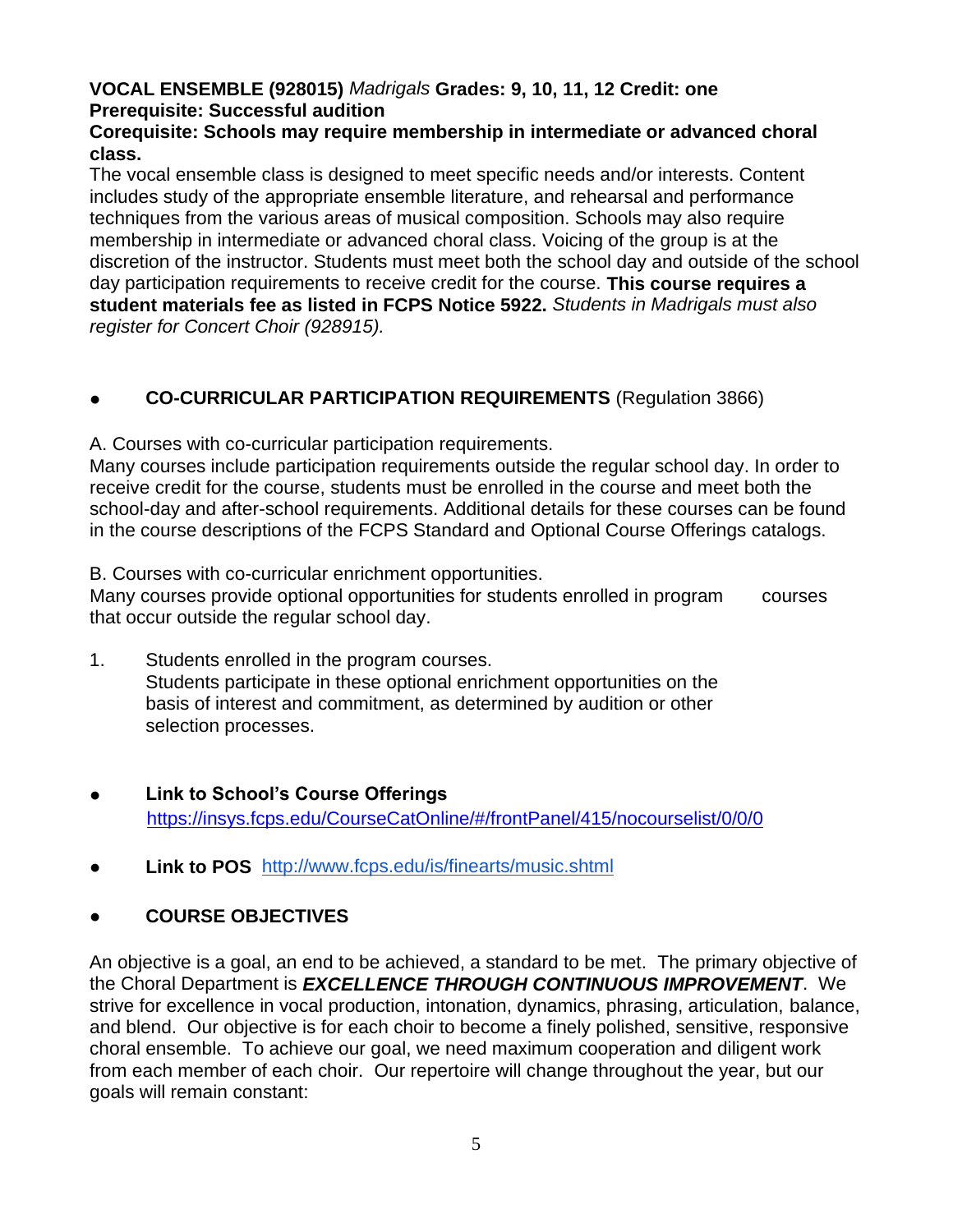That each phrase will be sung more beautifully than the last

That our dynamic coloration will be ever more varied

That our interpretation will be more sensitive and alive each time we perform

 That, as the year progresses, each performance will be more skillful and exciting than the last

# ● **FCPS GRADING PROCEDURES – LANGLEY CHORUS**

Achievement grades will be determined daily on the basis of performance in class. Class performance will include the following:

Full participation in all class activities

Responsiveness to all verbal and conducted directives

Attentiveness at all times (whether one's voice part is singing or at rest)

Consistent eye contact with the Director

Correct sitting and standing posture for singing

The amount of written work and the number of concerts and performances for each choir will vary from one grading period to the next. Written and vocal tests will be given throughout the semester as well as grades for sight-reading. These will be averaged in the achievement grade at a percentage appropriate to their inclusion in any given quarter.

Students with an excused absence from class should make up the time missed by practicing at home for the amount of the class period and then bringing a note signed by a parent to verify. Only excused absences can be made up. Make-up work should be done within one week of the absence.

**Concert attendance is required**. Concert grades are weighted. All concert dates are announced well in advance of performance so that students can adjust their schedules to include these events.

Circumstances do develop which would necessitate an excused absence. In the case of a prearranged absence from a concert, a written request from the parent for an excused absence must be submitted to the Director no less than two weeks before a scheduled event. In the case of emergencies, the parent should contact the Director for notification of absence. A written excuse from the parent must be submitted to the Director on the day the student returns to school after the emergency absence.

After an excused absence, the student is responsible for arranging a make-up performance time with the Director within one week of the concert and/or the student's return to school, in order to receive a grade for the missed concert. On outside concerts or field trips where singing the music for a grade may not be feasible, a written report on a composer or some aspect of music may be assigned. The amount of time spent on the report should reflect the same amount of time that other students were involved in the event. Reports should be written in standard MLA format and include a bibliography. They should be emailed to the Director at mllambert@fcps.edu for verification on Turnitin.com.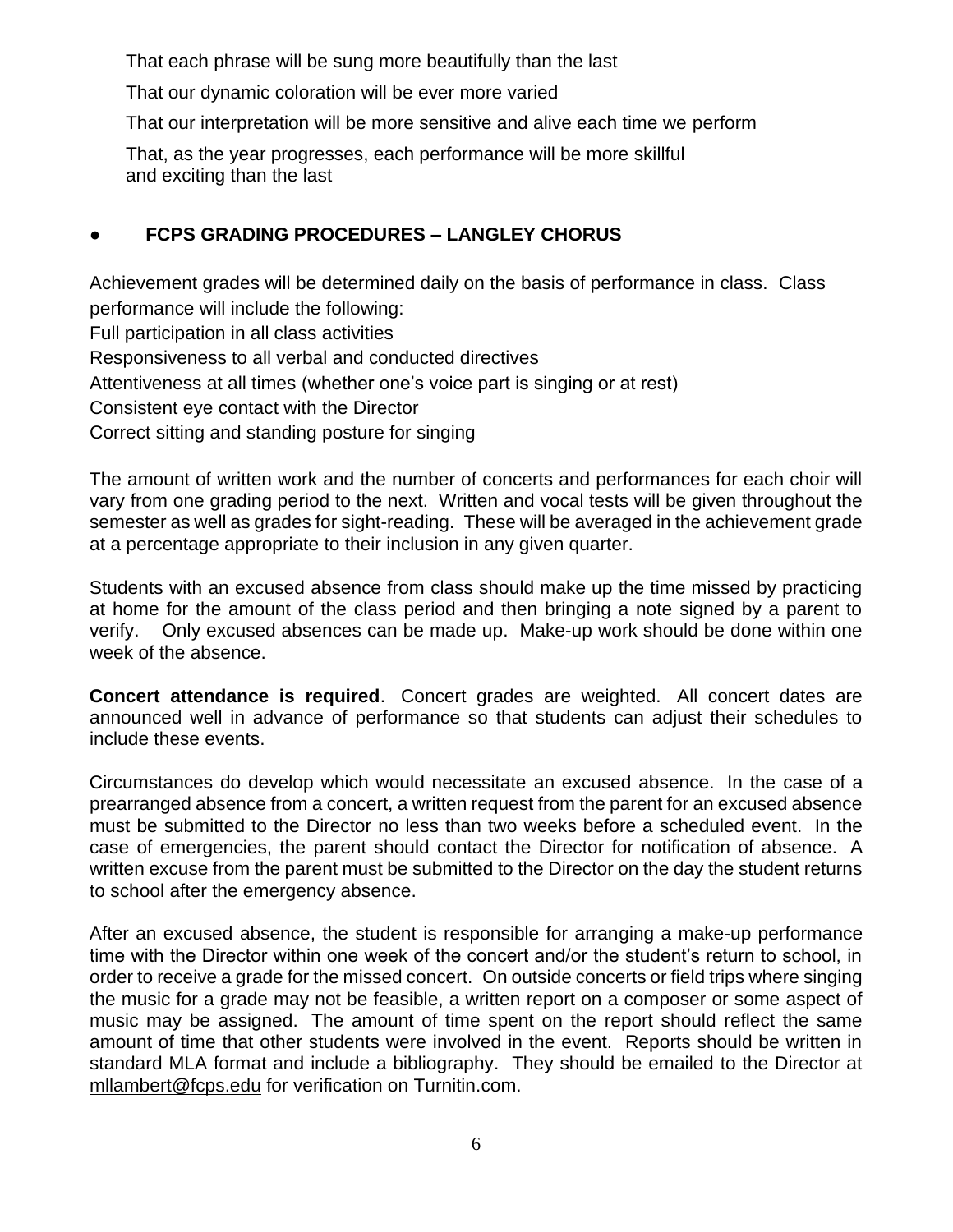**Dress Rehearsal attendance is required**. Dress Rehearsals before the Winter and Spring Concerts will be used to practice those songs that will be performed by the entire Choral Music Department. It is important that all students are present in order to find their placement on stage. Students who are not present at all the dress rehearsals may not be able to perform on stage in the combined numbers. An excused absence from a dress rehearsal may be madeup with some type of written report. The time spent on make-up work should reflect the same number of hours that are required for the dress rehearsal.

<https://www.fcps.edu/academics/grading-and-reporting/secondary>

# ● **HOMEWORK/PRACTICE POLICY**

Practice Logs will be assigned to each class during various times within a given quarter. Students should practice their parts at home by logging into Schoology to access the music for their choir. Rules for practice include:

Practice should be 10 minutes per day.

Students must have their music and sing along with their voice part.

No other activities while listening and practicing.

#### ● **Regulation on Homework 3205**

<http://www.boarddocs.com/vsba/fairfax/Board.nsf/goto?open&id=867SLA2A9049>

#### ● **GRADING SCALE**

- A 93-100
- A- 90-92
- B+ 87-89
- B 83-86
- B- 80-82
- C+ 77-79
- C 73-76
- C- 70-72
- D+ 67-69
- D 64-66
- F Below 64

# **• HONOR CODE STATEMENT**

#### **Statement of Saxon Pride**

I am entrusted with the responsibility of upholding and contributing to an atmosphere of mutual respect, honesty, and fairness. My personal honor is essential to preserve my good name and the integrity of the Langley community. Without honor, I have nothing.

#### **Pledge**

On my honor, I have neither given nor received aid on this work.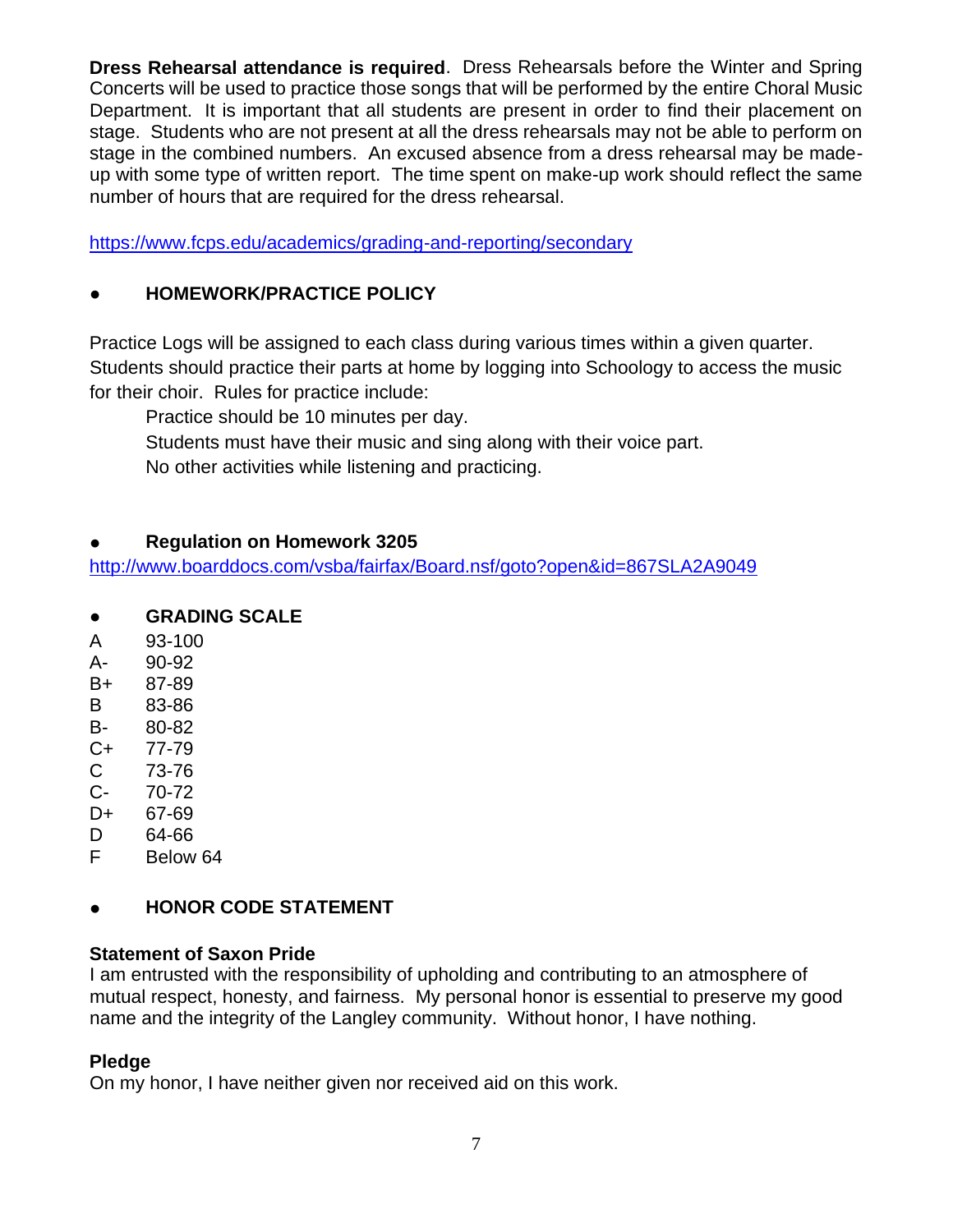### ● **FINAL EXAM POLICY**

All teachers will provide a final examination, or other culminating assessment activity, in all courses taught during the designated exam period. The final exam schedule is determined by the Division Superintendent's office and will be published before exams. Final exams should be designed to assess objectives/topics advertised in POS and the teacher's course overview and outline distributed earlier in the school year. There will be consistency in test content and format in final exams administered by teachers that teach the same course.

Seniors, and only seniors, are exempt from a final exam if they meet all the following criteria: Have an overall A-/A course average, including the fourth quarter interim grade.

Have no unexcused absence (or 3+ tardies) during the fourth quarter.

Have no more than three excused absences during the fourth quarter, excluding school activities.

Have attended the Senior Ethics Forum.

This exemption pertains only to full-year courses for which the student is graded (A-F).

#### ● **MISSION STATEMENT**

Our mission…To provide a quality education that meets the diverse needs of students while preparing them for the challenges of citizenship in a global society.

#### ● **MATERIALS**

#### **Music Binder/Folder**

#### **Choir Uniforms**

Women will wear gowns that must be hemmed to one inch from the floor in black ballet shoes. Costume jewelry is not permitted, but students with pierced ears may wear a small post earring. Women should not wear large hair ornaments, but hair must be secured back out of the face with a tie or pins.

Men will wear a black tuxedo and a white wing collar shirt along with a coordinating cummerbund and bowtie. Men must also provide their own BLACK shoes and socks.

Uniform Order Forms will be available online in August. The order form will be available on the Choral Guild website and payment must be made on MySchoolBucks. Forms and payments must be completed by early September to provide enough time for the uniforms to be delivered and for students to have any alterations made, if needed, before the Fall Concert.

#### **Spirit Pack (Choir Polo and T-Shirt)**

Students must have the choir polo shirt to wear on concert days as well as during the spring trip. In addition, students will have a t-shirt specifically designed for the spring show.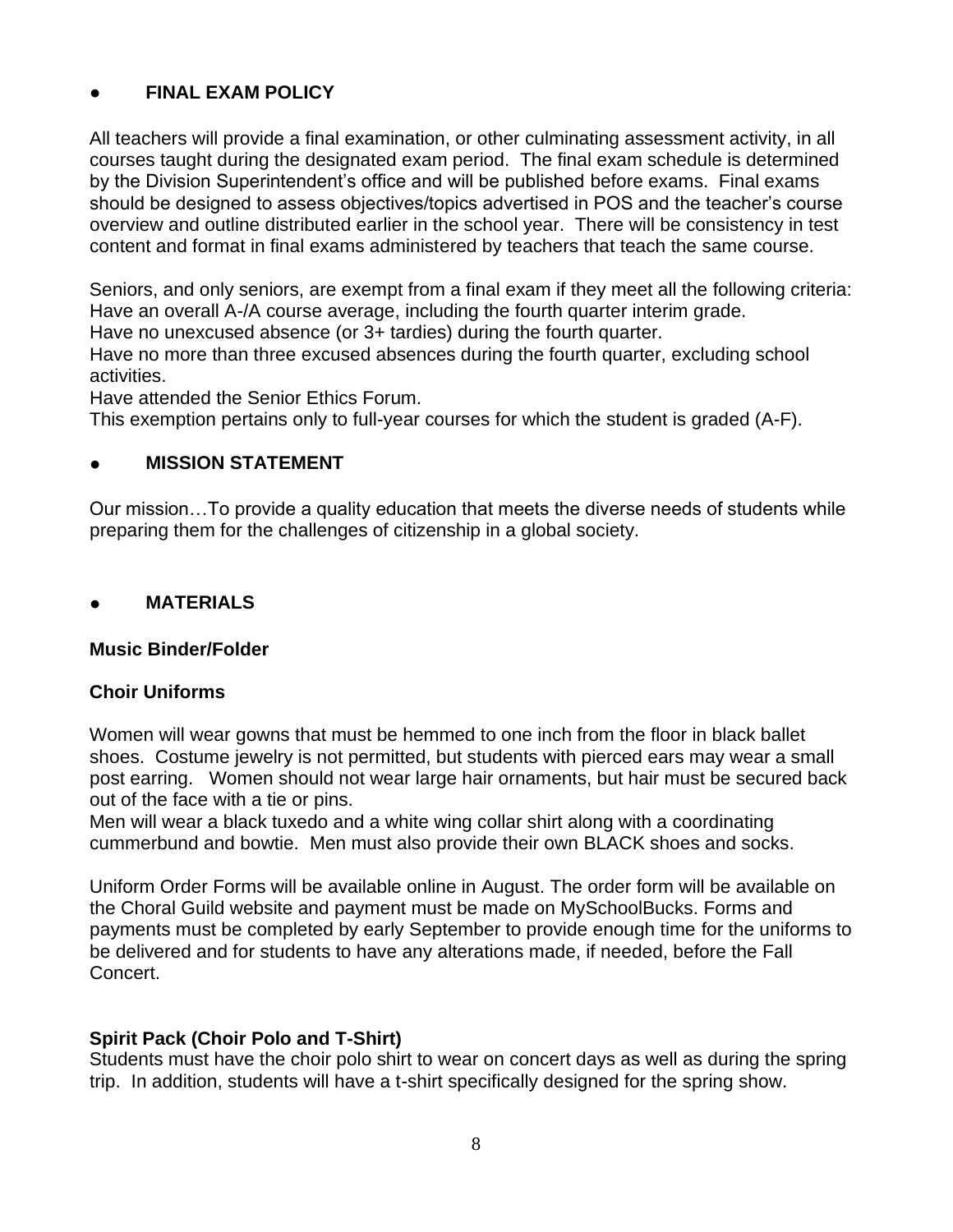#### ● **CLASSROOM EXPECTATIONS/GUIDELINES**

In order to maximize rehearsal time, we must begin on schedule. When the bell rings for class to begin, students are expected to be in assigned seats with folders and pencils in hand. All talking should cease. Any student who is not seated when the bell rings will receive an unexcused tardy to class.

Attendance at all scheduled choir events (concerts, festivals, dress rehearsals, etc.) is required of each choir member. For all events taking place outside of school hours, the rule of conduct is: always arrive at least ten (10) minutes before call time. At the announced call time students are to be seated or standing and ready for warm-up. Simply being in the building is insufficient to count a student present.

Tardiness to warm-up will affect the concert grade (which is a weighted grade). Students should make their arrival time early enough to accomplish all necessary chores (bathroom visits, changing clothes, etc.) before call time.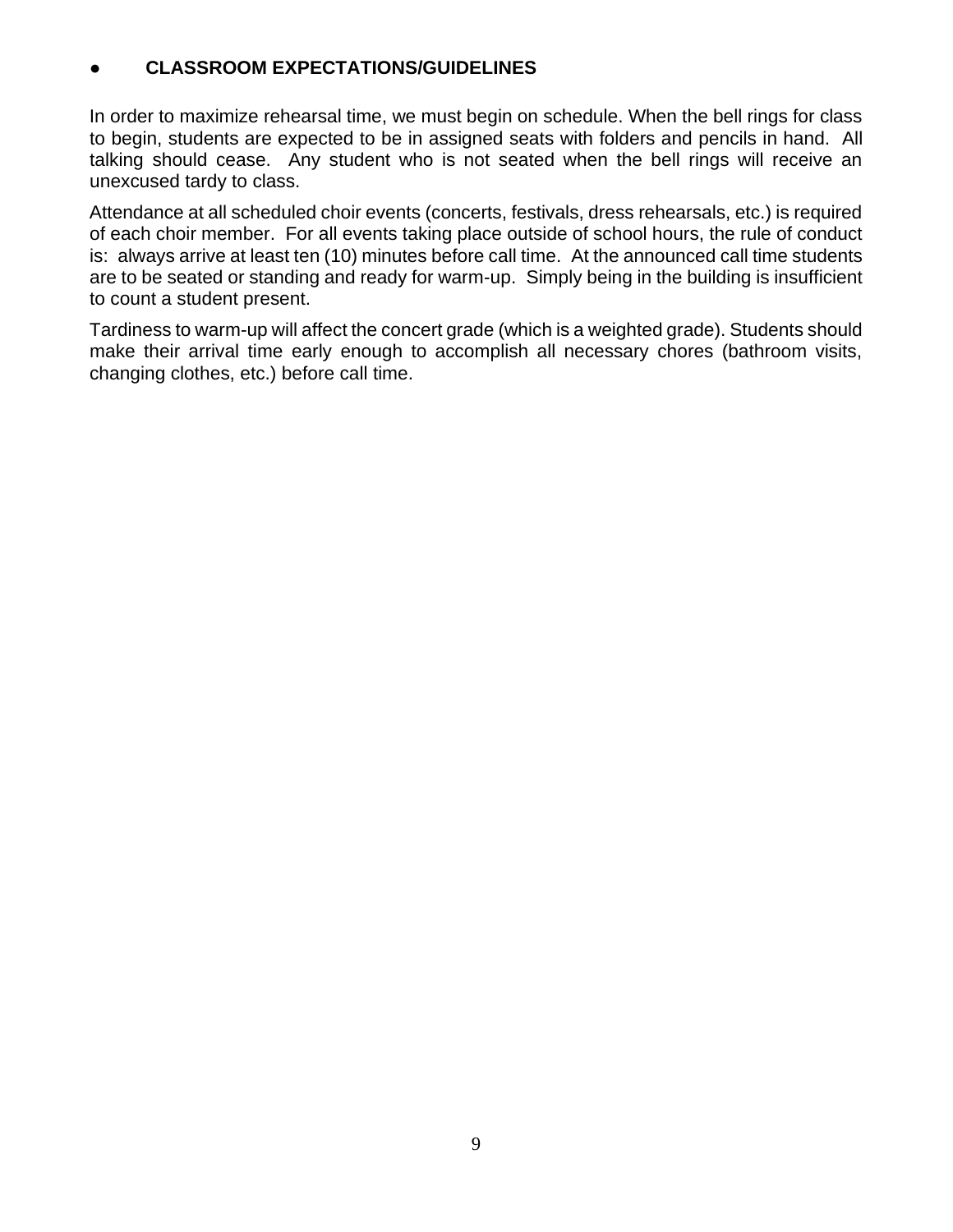FAIRFAX COUNTY **EXAMPLE 20 ACCOUNTY** 6520 Georgetown Pike 703-287-2700

#### **2021-2022 Langley High School Chorus Course Fees**

FCPS and the Langley High School Chorus Program will not charge students a fee for any mandatory aspect of the LHS Chorus program except for course material fees which are permitted by the Virginia Department of Education regulations. Schools or Booster organizations cannot require a student to pay fees for course materials in excess of the amount approved by the FCPS School Board in Notice 5922.

| <b>FCPS Required</b><br><b>Fees</b>                     | <b>Amount</b>                                                                | Who pays this<br>fee? | This pays for                                                                                                                                                                                                                                                                |
|---------------------------------------------------------|------------------------------------------------------------------------------|-----------------------|------------------------------------------------------------------------------------------------------------------------------------------------------------------------------------------------------------------------------------------------------------------------------|
| <b>LHS Chorus</b><br><b>Materials Fee</b><br><b>Due</b> | \$150                                                                        | <b>EVERYONE</b>       | This fee covers consumable<br>items/expenses for the choir<br>accompanist throughout the school<br>vear.                                                                                                                                                                     |
| <b>LHS Chorus</b><br><b>Materials Fee</b><br><b>Due</b> | (Amount<br>varies<br>depending<br>on what<br>items the<br>student<br>needs.) | <b>EVERYONE</b>       | This fee covers consumable<br>items/expenses for choir uniforms.<br>\$94 Women's Gown (or \$99/\$104/\$109)<br>\$109 (or \$114/\$119/\$124) Men's<br><b>Tuxedo Package</b><br>Individual Tuxedo Items Available as<br>needed.<br>\$26 Choir Polo<br>\$15 Spring Show T-Shirt |

#### **FCPS Sponsored Optional Activity Fee**

This is a fee that students are expected to pay if they choose to participate in any activities/trips associated with the **Langley High School Chorus Program**. This fee is determined and assessed based on the estimated cost of the trip/activity – including such costs as transportation, accommodation, registration, food, and other miscellaneous expenses.

Examples include the Spring Choir Trip. Students who do not pay the fees associated with a trip/activity will be ineligible to perform/participate in the trip/activity.

| <b>Optional Activity</b> | Amount | Due Date                                                       |
|--------------------------|--------|----------------------------------------------------------------|
| <b>Spring Choir Trip</b> | TBD    | We will follow guidelines from<br>FCPS regarding a Spring Trip |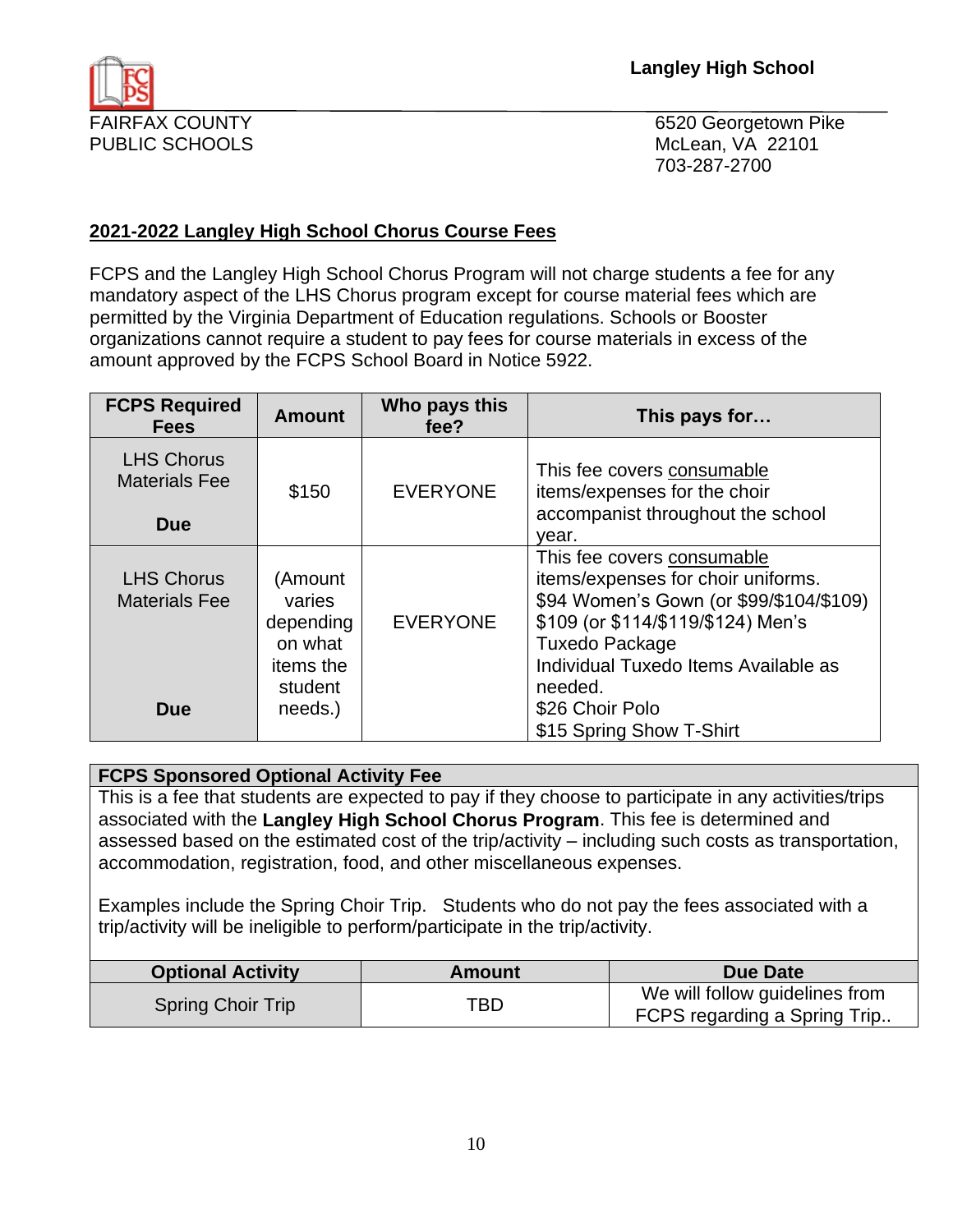**Individual Performance Events:** There are opportunities throughout the school year for individual students to choose to audition and/or participate in other choirs. Examples include the VMEA Honors Choir, All-District or All-State Choir and the Solo and Ensemble Festival. Audition or participation fees are often assessed for these opportunities by the sponsoring organization**. The Langley High School Chorus Program** does not establish such fees, but the **LHS Chorus Program** often assists in the collection of these fees from individuals who elect to participate and the submission of one group payment to the respective sponsoring organization. These fees are communicated at the time other information about these opportunities is communicated.

#### **Payment Policies**

#### **MySchoolBucks**

o ALL payments made to Langley HS MUST be made through MySchoolBucks. This includes the \$150 Chorus Materials Fee, uniforms, and other payments.

Refunds: Typically fees paid are non-refundable once commitments and purchases have been made. These refund policies will be communicated separately as they relate to individual activities.

Financial Assistance is available for those in need of such assistance. Requests for financial assistance should be made directly to the **Langley High School Director** prior to the due date for the related fee.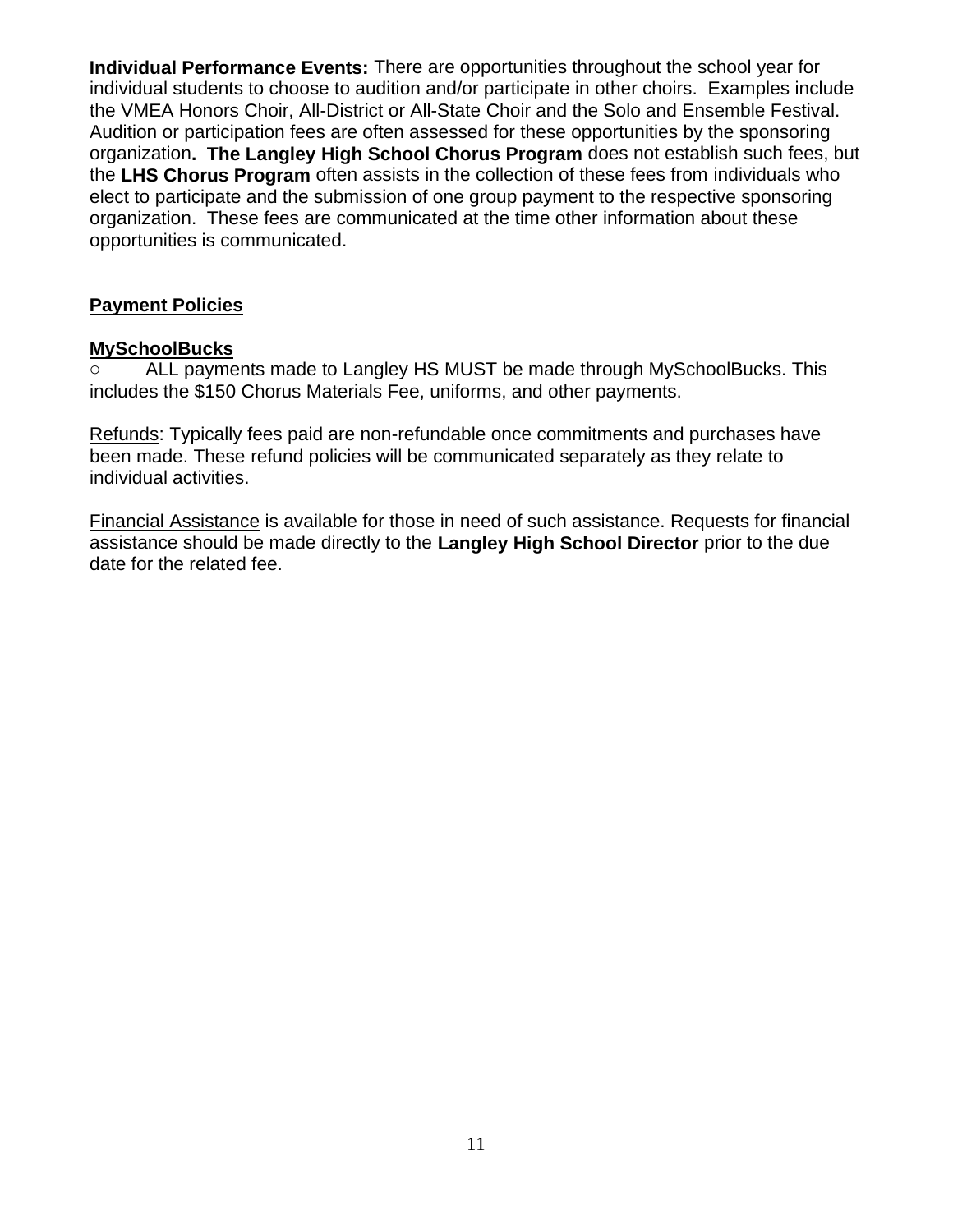# **2021 - 22 Choir Calendar**

*(Dates are Subject to Change 5/21)*

|                                                              | Home Football Games for Madrigals: 9/17,<br>9/24 (8th Grade Night), 10/15, 10/29, 11/5<br><b>Home Basketball Games for Chamber: TBD</b>        |                                                                    |
|--------------------------------------------------------------|------------------------------------------------------------------------------------------------------------------------------------------------|--------------------------------------------------------------------|
|                                                              | <b>Events in BOLD are required for all choirs.</b>                                                                                             |                                                                    |
| June?                                                        | <b>Graduation-Chamber and Madrigals</b>                                                                                                        | ?                                                                  |
| May 26                                                       | Choral Awards Potluck Picnic (LHS Cafeteria)                                                                                                   | 6:00-8:00 PM                                                       |
| May 16 - 18<br>May 19 - 20                                   | <b>Spring Show Dress Rehearsals (Three Days)</b><br><b>Spring Shows (2)</b>                                                                    | $3:00 - 6:30$ pm<br>7:00 pm                                        |
| May 7                                                        | Car Wash - Sunoco Spring Hill/O. Dominion                                                                                                      | $9$ am $-$ 3 pm                                                    |
| Apr. 21 - 23                                                 | All-Virginia Chorus                                                                                                                            | Richmond, VA                                                       |
| Mar. 23 - 27                                                 | Spring Choir Trip                                                                                                                              | <b>TBD</b>                                                         |
| Mar. 17 - 19                                                 | <b>District XII Choral Assessment</b>                                                                                                          | <b>Langley HS</b>                                                  |
| <b>Mar. 15</b>                                               | <b>Pre-Assessment Concert</b>                                                                                                                  | 7:00 PM                                                            |
| February                                                     | All-Virginia Chorus Auditions                                                                                                                  | <b>Virtual Audition</b>                                            |
| Feb. $10 - 12$                                               | District XII Honors Chorus                                                                                                                     | $\overline{?}$                                                     |
| Jan. 18                                                      | <b>Pyramid Concert (Snow Date 1/25)</b>                                                                                                        | 7:00 PM                                                            |
| <b>Dec. 13</b><br><b>Dec. 14</b>                             | <b>Winter Concert Dress Rehearsal</b><br><b>Winter Concert</b>                                                                                 | 3:00-6:00 PM<br>7:00 PM                                            |
| Nov. 29 - 30<br>Dec. 1 - 2<br><b>Dec. 3</b><br><b>Dec. 4</b> | <b>Renaissance Feaste Rehearsal</b><br>And Set-Up - Langley Hall<br><b>Renaissance Feaste (7:00 PM)</b><br><b>Renaissance Feaste (7:00 PM)</b> | 3:00-6:00 PM<br>$6:00 - 9:00$ PM<br>3:00-10:00 PM<br>4:00-10:00 PM |
| Nov. 18 - 20                                                 | <b>VMEA Honors Choir</b>                                                                                                                       | Norfolk, VA                                                        |
| Nov. 5 - 15                                                  | District XII Honors Chorus Auditions                                                                                                           | <b>Virtual Audition</b>                                            |
| Oct. 14                                                      | <b>Fall Concert</b> (Choir Pictures before)                                                                                                    | 7:00 PM                                                            |
| Oct. 9                                                       | Honors Choir Auditions - Seniors                                                                                                               | Longwood?                                                          |
| Sept. 25                                                     | Car Wash - Sunoco Spring Hill/O. Dominion                                                                                                      | $9$ am $-3$ pm                                                     |
| Sept. 10                                                     | Choir Ice Cream Social (Chamber/Madrigals 6:15)                                                                                                | $7:00 \text{ pm}$                                                  |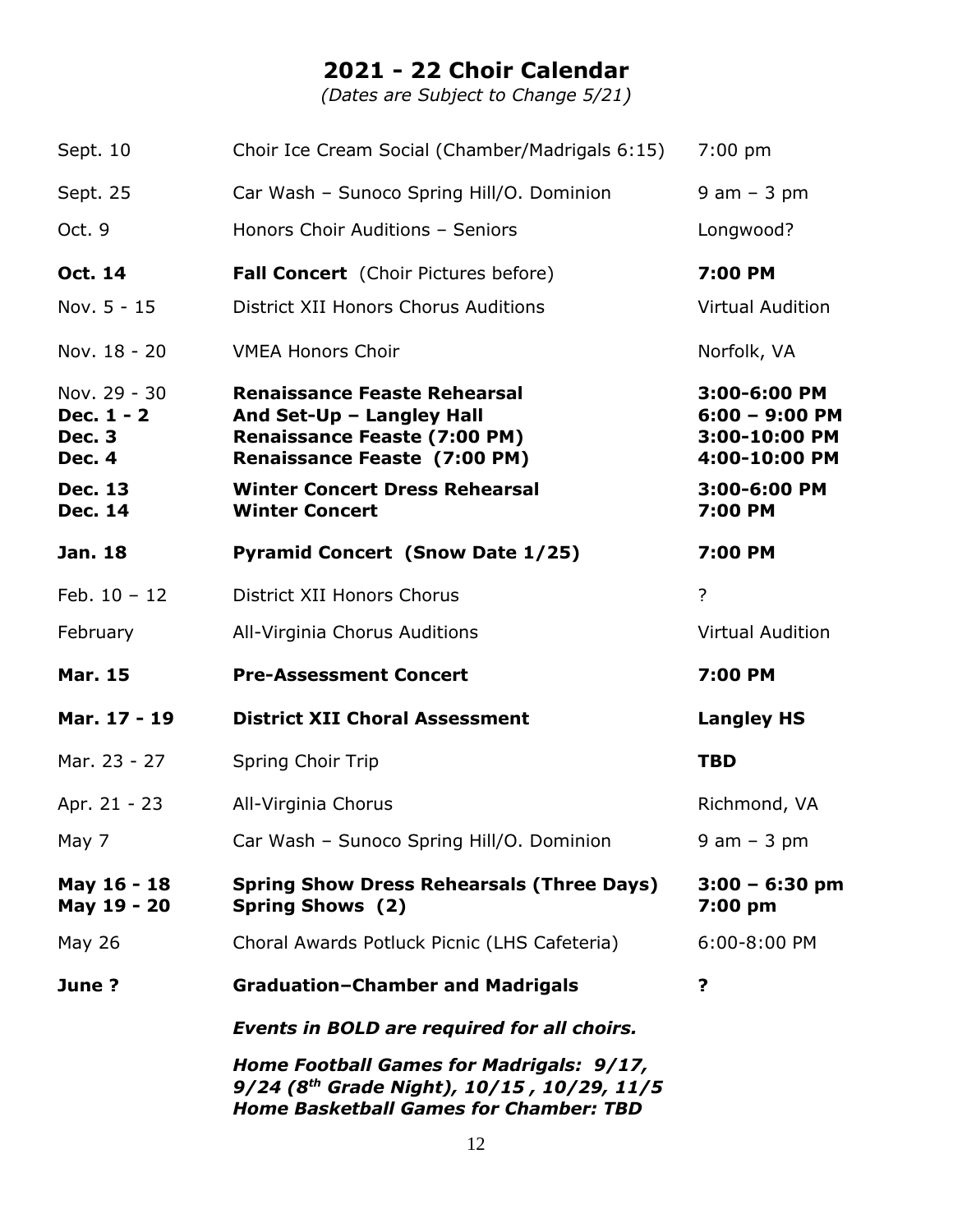# *Choir Membership*



Membership in any musical organization at Langley High School is a privilege and an honor. Treat your participation in choir as such. The Choral Department has an excellent reputation that was earned in the past by students who were committed to excellence and unafraid of hard work.

You have a recognized talent and a desire to use it. Your instrument is with you at all times. You can't disassemble it and put it away in a case. Treat it well. Exercise it wisely and constantly strive to make ever more beautiful sounds. Discipline yourself to become the finest possible musician you can be.

Your full participation in the Choral Music Program is expected. This not only means classroom rehearsal and school concerts, but also includes festivals, competitions, extra scheduled rehearsals, and fundraising events. Attendance at all scheduled performances of the Choral Music Department is required of each member of each choir.

As a choir member you are expected to behave like ladies and gentlemen, not only while in concert dress, but also during all rehearsals, field trips, and other school activities during the day. Your behavior at all times reflects not only on you, but on the entire Choral Department and the school.

#### *The Choirs*



*Treble Choir (Grades 9 - 12):* Treble Choir is designed for the 9th grade or beginning treble voice. The choir sings some music in 2-part harmony and unison, but mainly in 3-part harmony. The ensemble will study aspects of various types of music, as well as vocal and musical development, with an emphasis on sight-reading. Performance opportunities include:

- 5 major concerts
- Renaissance Madrigal Feaste
- **District Choral Festival**
- Spring Trip Competition/Tour
- District Honors Chorus Weekend

*Select Treble Choir (Grades 10 - 12):* Select Treble Choir engages the intermediate treble singer in challenging 3- and 4-part music. The class emphasizes independent and a cappella singing along with sight-reading. This ensemble studies choral literature from each musical style period. Performance opportunities include:

- 5 major concerts
- Renaissance Madrigal Feaste
- **District Choral Festival**
- Spring Trip Competition/Tour
- District Honors Chorus Weekend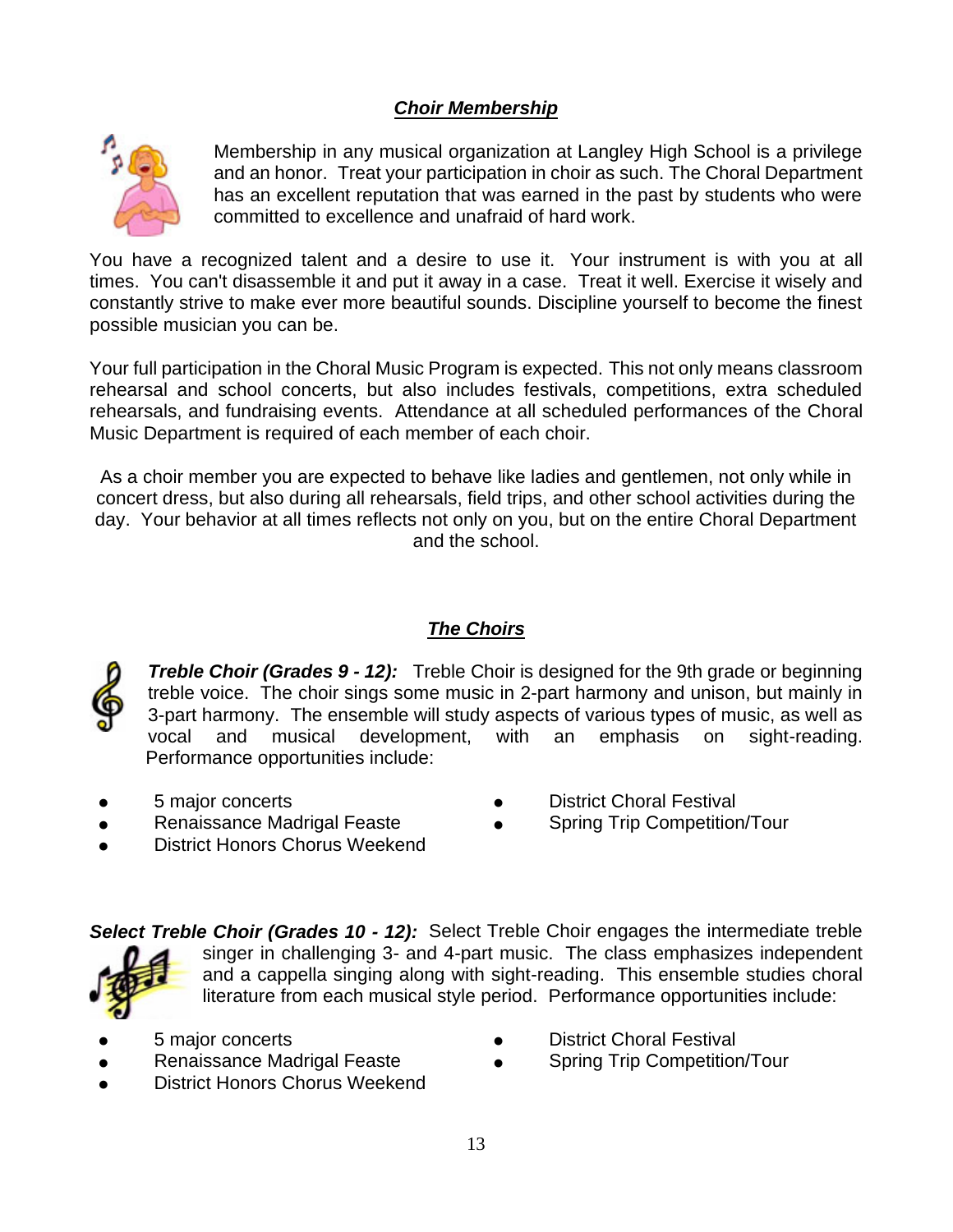*Concert Choir (Grades 9 - 12):* Concert Choir is a large advanced mixed choir of women in grades 10 - 12 and men in grades 9 - 12. The choir sings 4- to 8-part music from all musical style periods, including performance of small major works with orchestra. An emphasis is placed on good vocal production and development music theory, sight-reading, and ensemble performance. Performance opportunities include:

- 5 major concerts
- Renaissance Madrigal Feaste
- **VMEA Honors Choir Weekend**
- **District Honors Chorus Weekend**
- **District Choral Festival**
- All-Virginia Chorus Weekend
- **Spring Trip Competition/Tour**
- *Chamber Choir (Grades 10 - 12):* Chamber Choir is a small advanced treble ensemble whose members are also members of the Concert Choir. The main focus of the class is vocal jazz,



with excursions into all other musical style periods. An emphasis is placed on independent and a cappella singing. There is a significant time commitment with after school rehearsals and evening performances, especially during the holiday season.

Performance opportunities, in addition to those of Concert Choir, include a variety of community and area concerts, as well as singing the National Anthem at home basketball games.



*Madrigals (Grades 10 - 12):* Madrigals is a small advanced mixed ensemble whose members are also members of the Concert Choir. The Choir performs mostly Renaissance music with occasional excursions into other musical style periods. An emphasis is placed on independent and a cappella singing. There

is a significant time commitment with after school rehearsals and evening performances, especially during the holiday season.

Performance opportunities, in addition to those of Concert Choir, include a variety of community and area concerts, as well as singing the National Anthem at home football games.

*Voicemale (Grades 9-12):* Voicemale is a small, select, men's ensemble that performs a wide variety of musical styles, including both accompanied and a cappella selections. Founded in 2007 by choir students who wanted the experience of singing in a Men's Choir, the ensemble made its debut at the Pyramid Concert to rave reviews. Voicemale is an extra-curricular choir and usually meets one day a week after school. Extra rehearsals are sometimes necessary, depending on the performance schedule. Auditions for the group are held at the beginning of each school year and are open to any male singers enrolled in the Choral Department.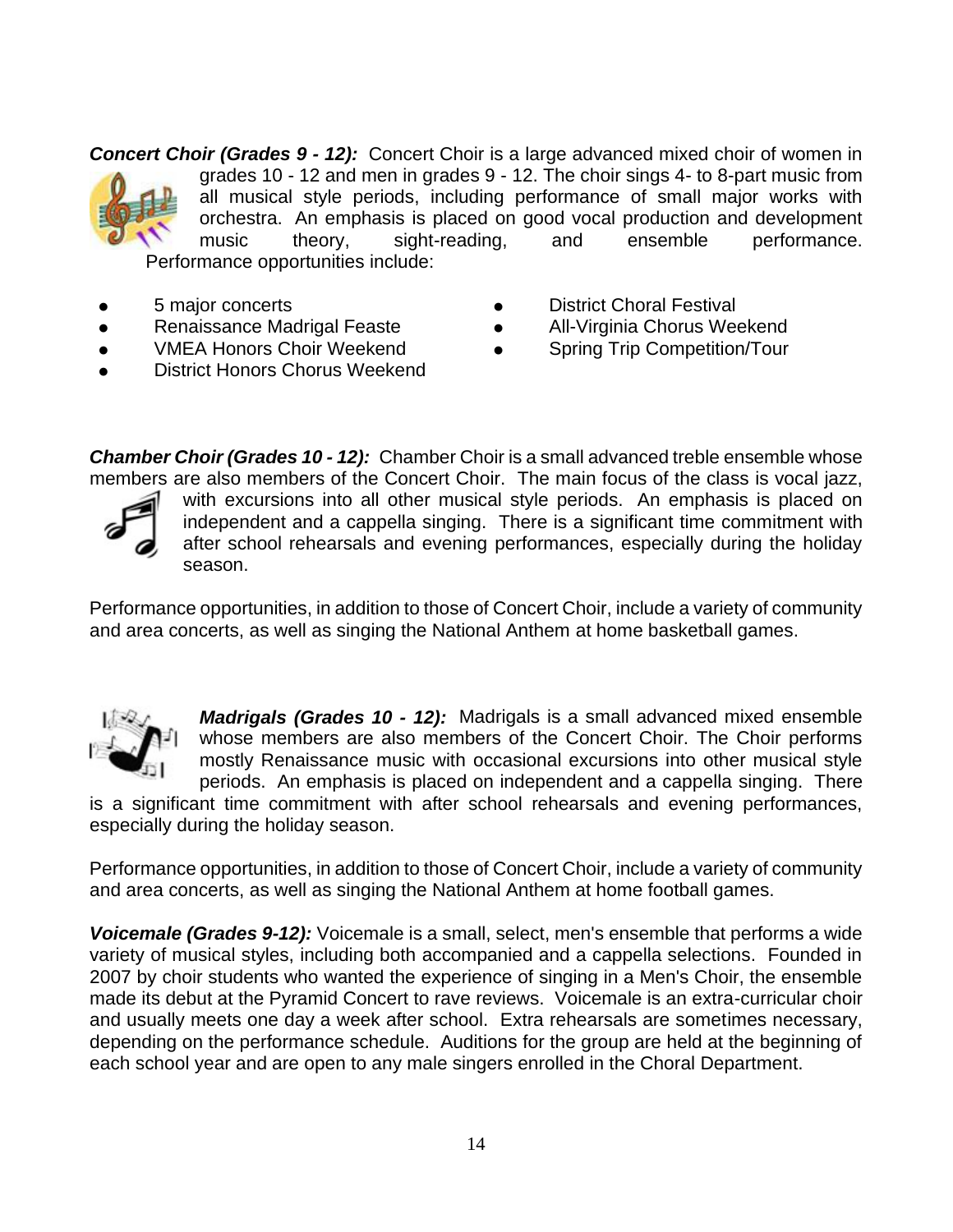# *Choir Room*



The choir room is yours. You are welcome to make it your "home base" at school. But please remember that there are many other choir students who also share the room. Use trash cans for trash and your backpacks for books and other personal items. Personal items that remain in the choir room for more than a day or two will be sent to the school "*Lost and Found.*"

You are welcome to be in the choir room before and after school, but please *do not* eat or drink in the choir room. Food and drink will be allowed only on special occasions. Water is allowed and recommended in sealed plastic bottles. Chewing gum must be deposited in the trash as you enter. It interferes with singing, could be a choking hazard, and counts against the daily participation grade.

#### *Music Library*



Music will be assigned to folders by number. There may be two persons assigned to each folder. Partners will be responsible for the music assigned to their folder. When music is lost or not returned, both partners will be responsible for paying a replacement fee.

Students are free to take their folders home to study. When a student is absent, he/she should make every effort to see that the folder is returned to school so that the folder partner is not inconvenienced during rehearsals.

Students wishing to check out single copies of music from the Library should see the Director. A replacement fee will be charged for students who fail to return single copies of music.

#### *Communications*

The Choral Department uses various modes of communication to inform students and parents about matters of importance: class announcements, flyer distributions, email communications, and website postings.

Our website at www.langleychorus.com is a vital source of information for both students and parents. The site is updated almost daily during the school year, so please bookmark the site and make it a habit to check it regularly for current news and messages.

Students and parents may subscribe to our Choral Department email list via the "TWIC-signup" button on the website or the Newsletter and Directory form (which is mailed to students in August and is also available on the "Forms" page of the website). The form is also used to gather information for our Choral Department Directory, which is published to help facilitate communication among choral students and parents.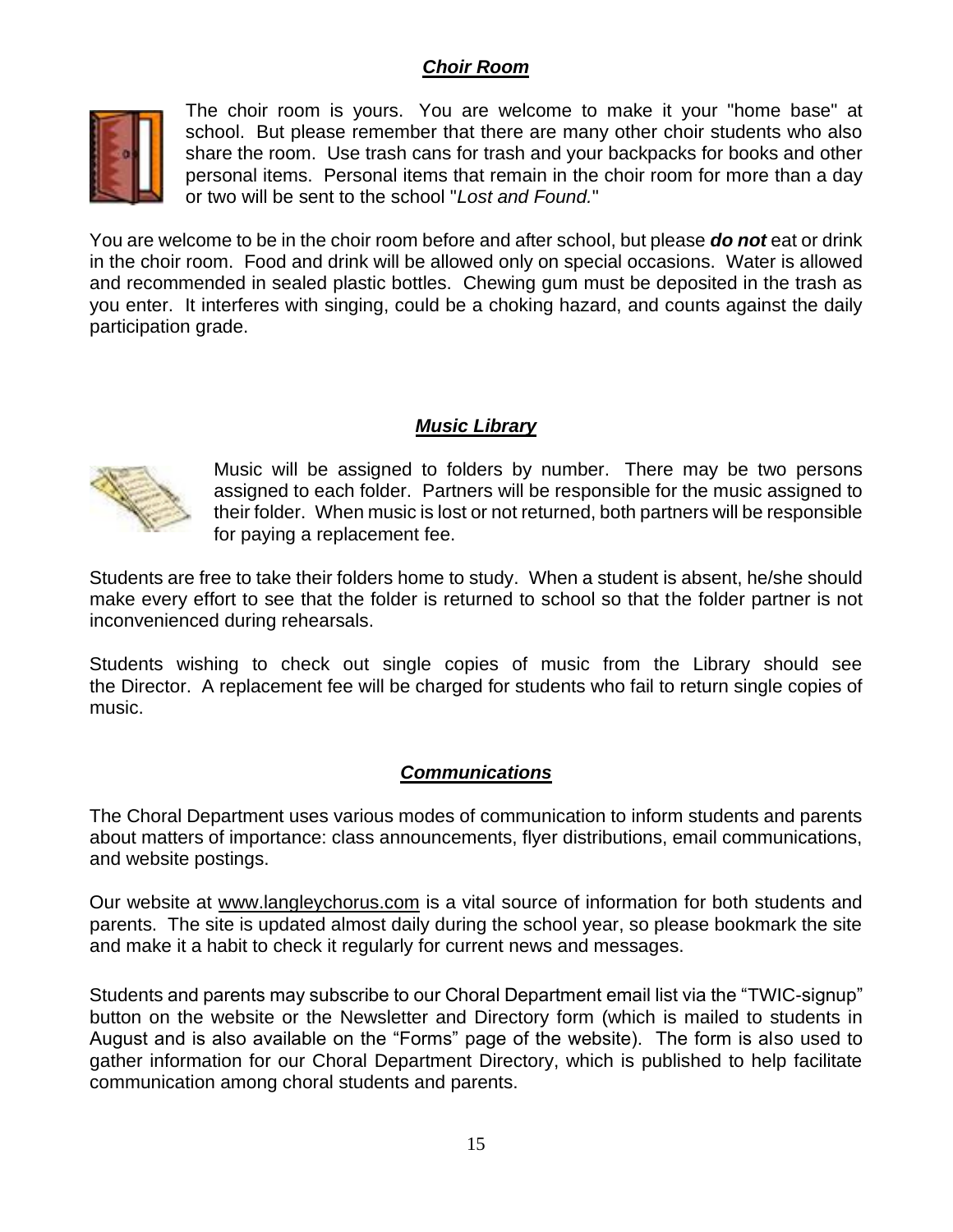# *Choir Council*



A Choir Council President, Vice-President, and Secretary/Treasurer will be elected from the Concert Choir. Candidates for these offices must be seniors. Four section leaders from Concert Choir will also be elected. These section leaders will be responsible for leading sectionals when needed and will serve as librarians to their individual classes. Two section leaders will be elected

from Select and the Treble choirs. They will be members of the Choir Council and serve as librarians to their individual classes.

All choir officers will be nominated, then elected by secret ballot. Nominations and elections for office in any choir will be by members of that choir only. Elections will follow nominations after a reasonable period of time. All nominees will be expected to prepare and present a speech to their choir, stating their plans for positively affecting the choir program if elected. Candidates should expect to field questions from the choir membership.

# *Special Choirs*

#### **District XII Honors Chorus (Grades 9-12) All-Virginia Chorus (Grades 9-12 eligible from District Chorus) VMEA Honors Choir (Grade 12)**

The selection as a member of any of the above-named choirs is an honor and as such carries a responsibility. Those selected will be representing Langley High School and need to be well prepared.

Before a student auditions, he/she must make a commitment to prepare for and fully participate in the choir for which he/she is auditioning. Between the time of selection for the choir and the event itself, the selected students must attend four after-school rehearsals to learn the music for the event. Failure to attend the prescribed number of rehearsals may result in expulsion as a Langley representative for that select choir. Alternates must also attend practice sessions in order to fill a vacancy that may occur in the select choir. It will be the student's responsibility to meet all deadlines for applications, payments, etc. Students selected for a special choir will be required to purchase their music for that event. Appropriate behavior as a representative of Langley is expected during any select choir experience.

For more information on these choirs, see *Annual Events*, pp. 18-19.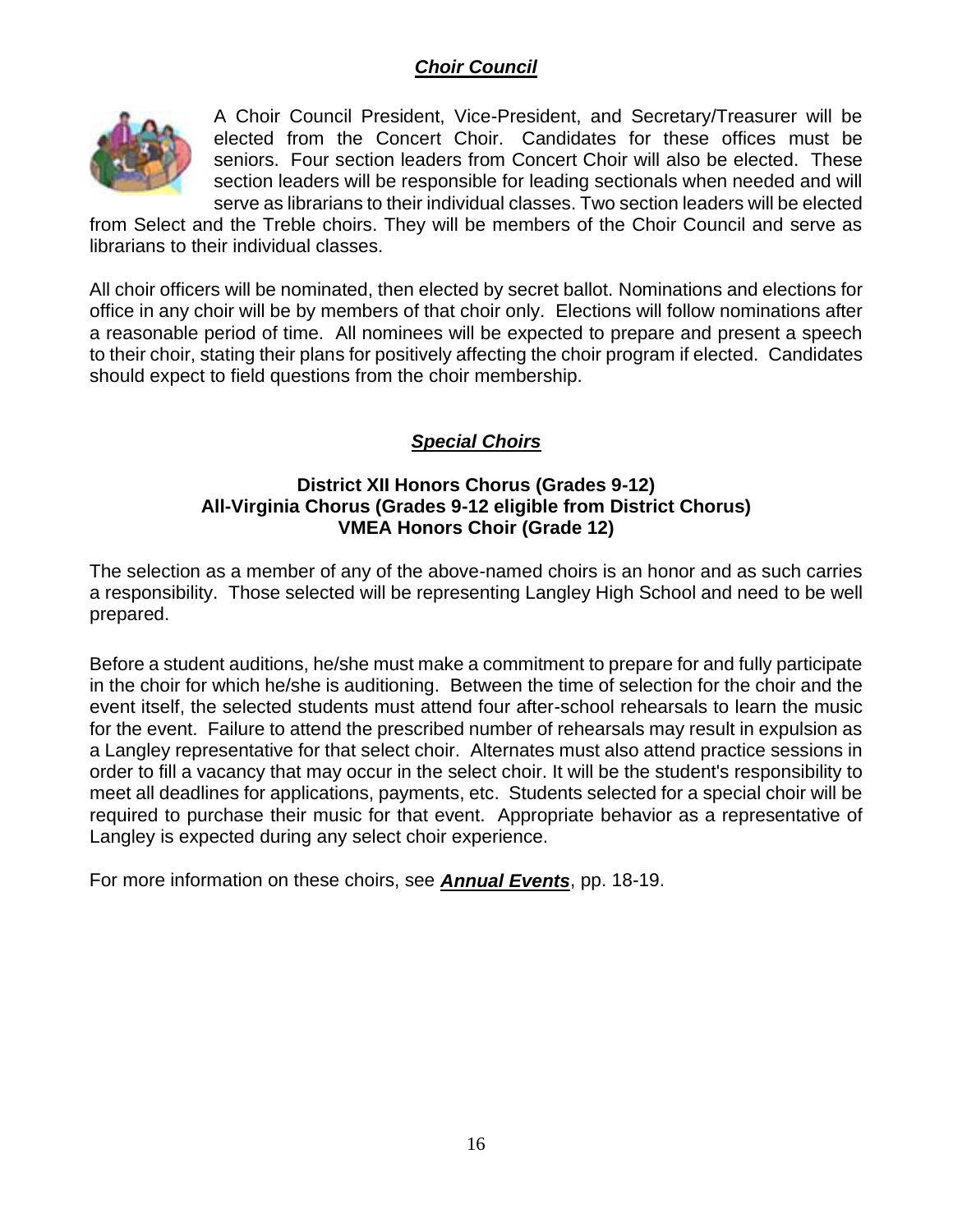# *Field Trips*



Any time a choir goes to a performance off campus, a Field Trip Permission Form must be signed by each student and his/her parent and returned prior to the scheduled trip. It is the student's responsibility to obtain the permission slip and to meet the deadline for returning it.

Students will be expected to go to and return from all off-campus functions with the entire group on school transportation, unless otherwise informed. On the rare occasion when a student must secure other transportation to or from an event, written permission from the parent must be submitted to the Director no less than two weeks in advance of the trip.

Events such as District Choir auditions will often be considered local events, and in most cases, the parent will be responsible for the student's transportation if the event occurs after school hours.

# *Auditioning for Langley Choirs*

Auditions for new and returning Langley students usually take place in March, immediately after the District Choral Festival. All students must complete an audition in order to be placed in the correct level of choir. The audition will consist of the following:

1. A test of the vocal range to determine the most comfortable lowest and highest notes.

2. A portion of a selection from the District Choral Festival repertoire, chosen by the Director. (Students who are not currently enrolled in the choral program may select a song that demonstrates their best vocal ability. A song from current repertoire will be selected for eighth grade students who are taking chorus.)

3. An eight measure sight-reading example to be sung unaccompanied after one minute of study.

4. An ear training test consisting of three, three-note chords to be sung back at exact pitch, after being played on the piano.

5. An ear training test consisting of three, three-note melodies to be sung back at exact pitch, after being played on the piano.

A list of the results for all returning students will be posted near the Choir Room. Results for eighth graders will be sent directly to their school.

All students who are selected for the Concert Choir may audition for Chamber Choir and Madrigals. This call-back audition occurs after school and usually takes place in late April. The call-back audition consists of learning a portion of a selected piece and performing it in various combinations with other voice parts. This audition is designed to show the beauty of one's own voice, as well as how it blends with other voices. This audition also demonstrates the sightreading ability of the student and how quickly he or she can put musical ideas into practice.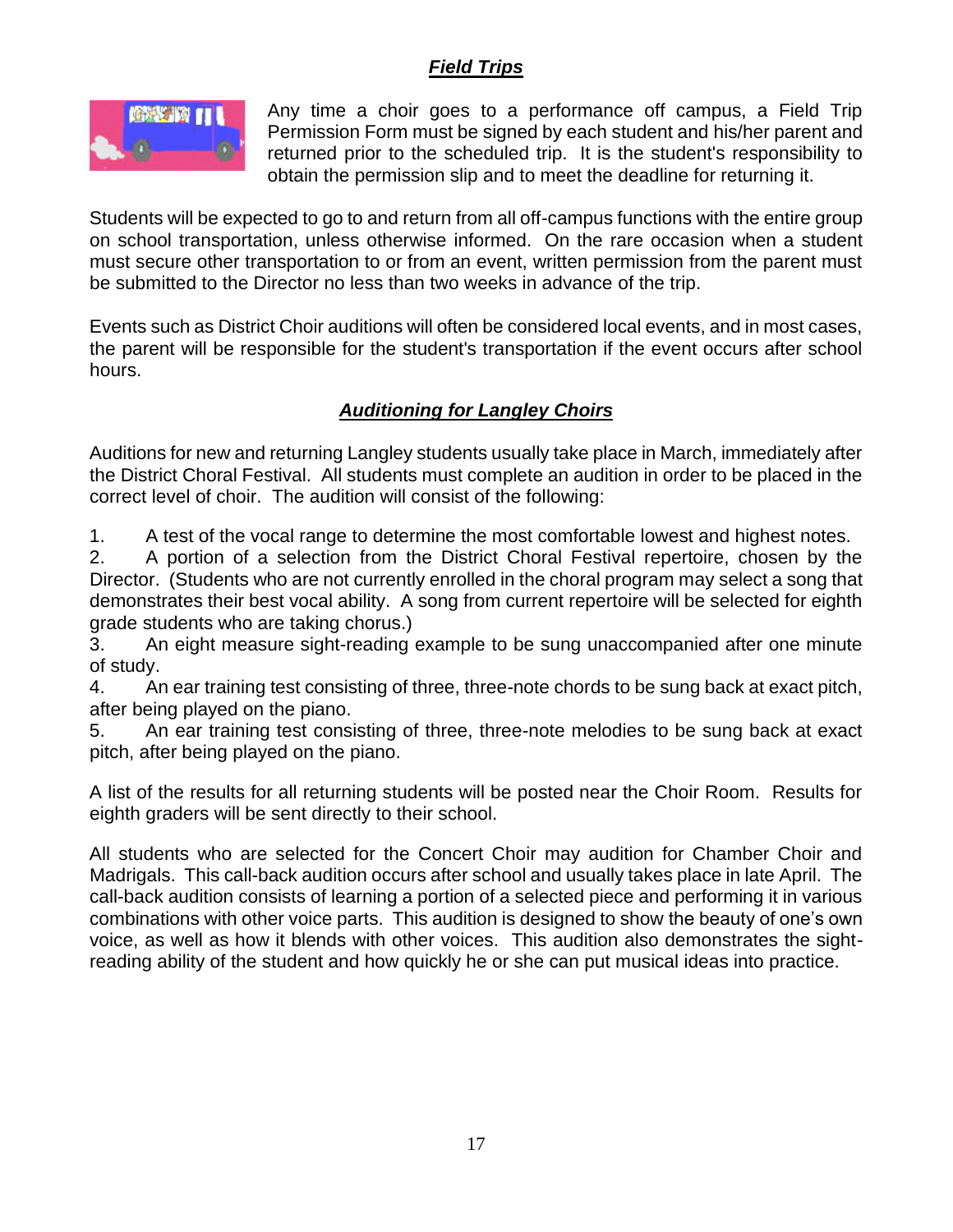### *Annual Events*

#### **Concerts/Programs**

*Fall Concert* – The first concert of the school year features all five Langley choirs performing choral works from numerous composers in a variety of musical styles and genres. In addition to sacred and secular European masterworks, this concert often presents some traditional American music, including spirituals, gospel songs, and show and jazz standards.

*Renaissance Feaste -* A December holiday favorite is our Renaissance Madrigal Feaste and Program, where we celebrate the season as in the ancient traditions of Merrie Olde England! Guests are treated to a fabulous renaissance-style dinner and an amazing evening of traditional 16th-century entertainment, led by our renowned Madrigals. The Feaste usually occurs the first or second weekend of December, with performances on both Friday and Saturday evenings. Tickets go on sale in November and the event does sell out!

*Winter Concert -* Our Winter Concert follows on the heels of our Renaissance Madrigal Feaste and leads us all into a celebration of the holiday season. A combined choir opening and finale are highlights of this concert.

*Pyramid Concert –* The Pyramid Concert is designed to showcase the musical growth and development of vocal music students from elementary school through high school. Several of Langley's feeder elementary schools perform, followed by the middle school and high school students. This concert culminates with a grand finale performed by all the students in attendance!

*Pre-Assessment Concert -* This concert provides our choirs the opportunity to showcase for the public the musical selections they have prepared for their participation in the District XII Choral Assessment (see below). The Pre-Assessment Concert occurs a few days before the Choral Festival Weekend.

*Spring Show -* The capstone of our school year, this concert always has a show business theme, from Disney to Broadway and beyond. Popular tunes, professional choreography, and a traditional send-off for our graduating seniors make this a fun and memorable evening for all. Tickets for this concert go on sale in early May.

\*Concerts are free and open to the public, except where otherwise noted.

#### **Competitions and Assessments**

#### **VMEA Competitions and Assessment**

Each year, the Virginia Music Educators Association (VMEA) sponsors several statewide choral events for chorus members. The VMEA has divided the state into sixteen districts. Langley High School is in District XII.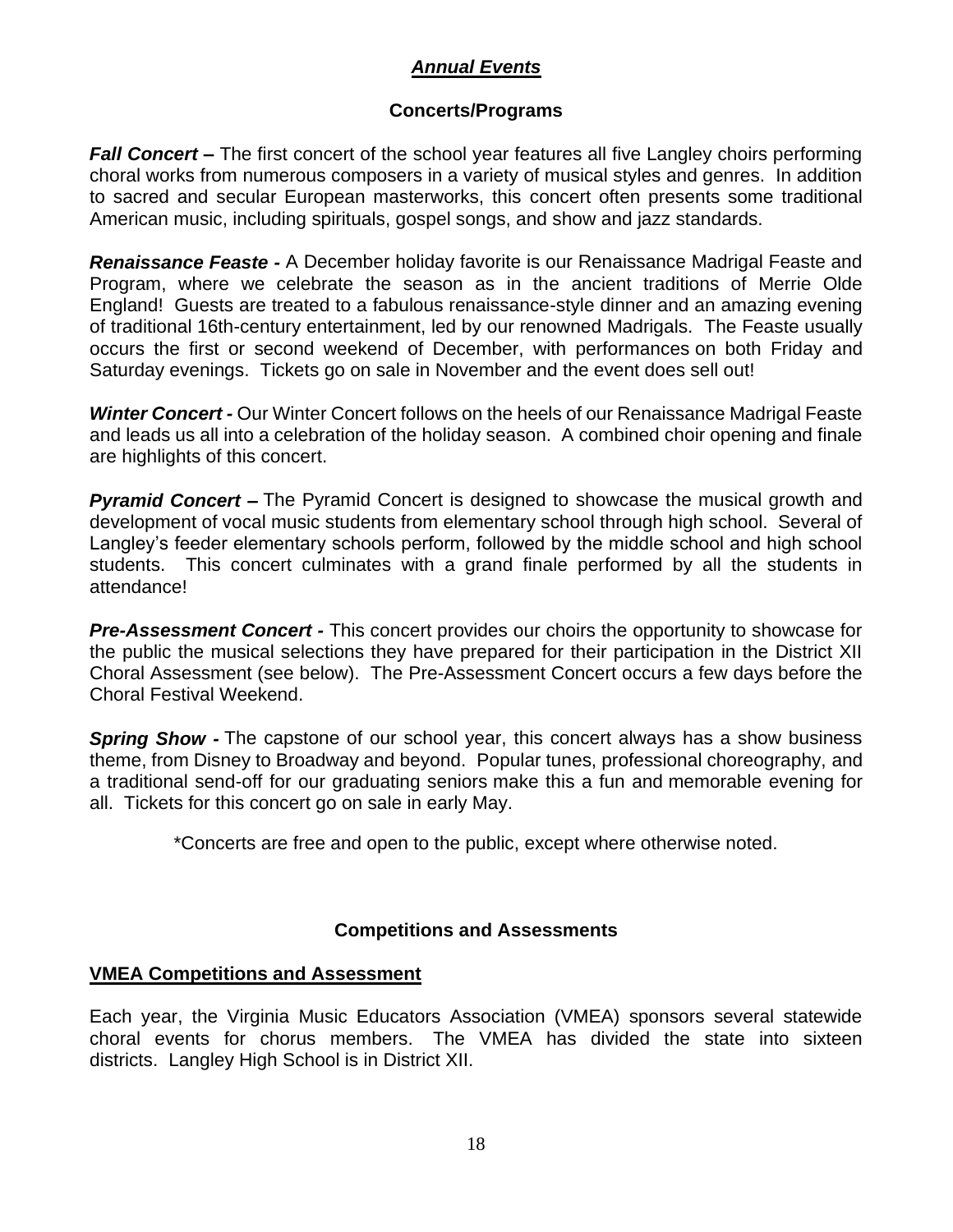*\* District XII (All-District) Honors Chorus* - Members of the District XII Honors Chorus represent the best high school chorus students in our district. Students are required to sing alone and to sight-read a piece of music for the audition. A guest conductor of national renown rehearses and conducts the chorus.

District Honors Chorus members participate in four after-school rehearsals to learn the music. The event takes place in early February at a local high school and consists of two days of rehearsal with the conductor and a performance.

*\* All-Virginia (All-State) Chorus* - Top 9th - 12th grade vocalists from around the state perform music that broadens the musical experiences they have already received in school. Students have the opportunity to work with master conductors to learn a varied repertoire of quality music that will challenge and enhance their singing skills.

To audition for the All-Virginia Chorus, students must first audition and be selected for their District (All-District) Honors Chorus. Those students who place in the top 50% are eligible to audition for the All-Virginia Chorus and auditions are held during the District Honors Chorus event. Students are required to sing alone and to sight-read a piece of music for the audition. Twenty-four students are chosen from each district to participate in the All-Virginia Chorus. This event usually takes place in late April from Thursday through Saturday at a selected venue from around the state.

*\* VMEA Honors Choir* - All 12th grade students enrolled in their school choral programs are eligible to audition with the recommendation of their school choral director. One hundred thirtytwo seniors are chosen from across the state to participate in the Honors Choir. The Choir performs at the VMEA Annual Conference in mid-November.

For additional information, visit [www.v](http://www.vahonorschoir.org/)cda.net/honorschoir.htm.

*District XII Choral Assessment* - This event is open to all schools in our district. Each chorus performs a warm-up selection and two adjudicated (judged) selections before a panel of judges. The judges grade each chorus on their performance, giving each chorus a rating (superior, excellent, good, fair) and comments. Each chorus is also judged on their sightreading ability.

#### **Competitions**

*\* Spring Choir Trip Competition or Performance Tour* - Our annual Spring Choir Trip has become a favorite LHS Choral Department tradition. Each spring, choir members vote to choose the competition in which they will participate the following spring. Past competitions have taken us to Atlanta, New York City, Orlando, and San Diego. Past performance tours have included Italy, the Czech Republic and Austria, and France. Choirs perform the selections they prepare for the District XII Choral Assessment.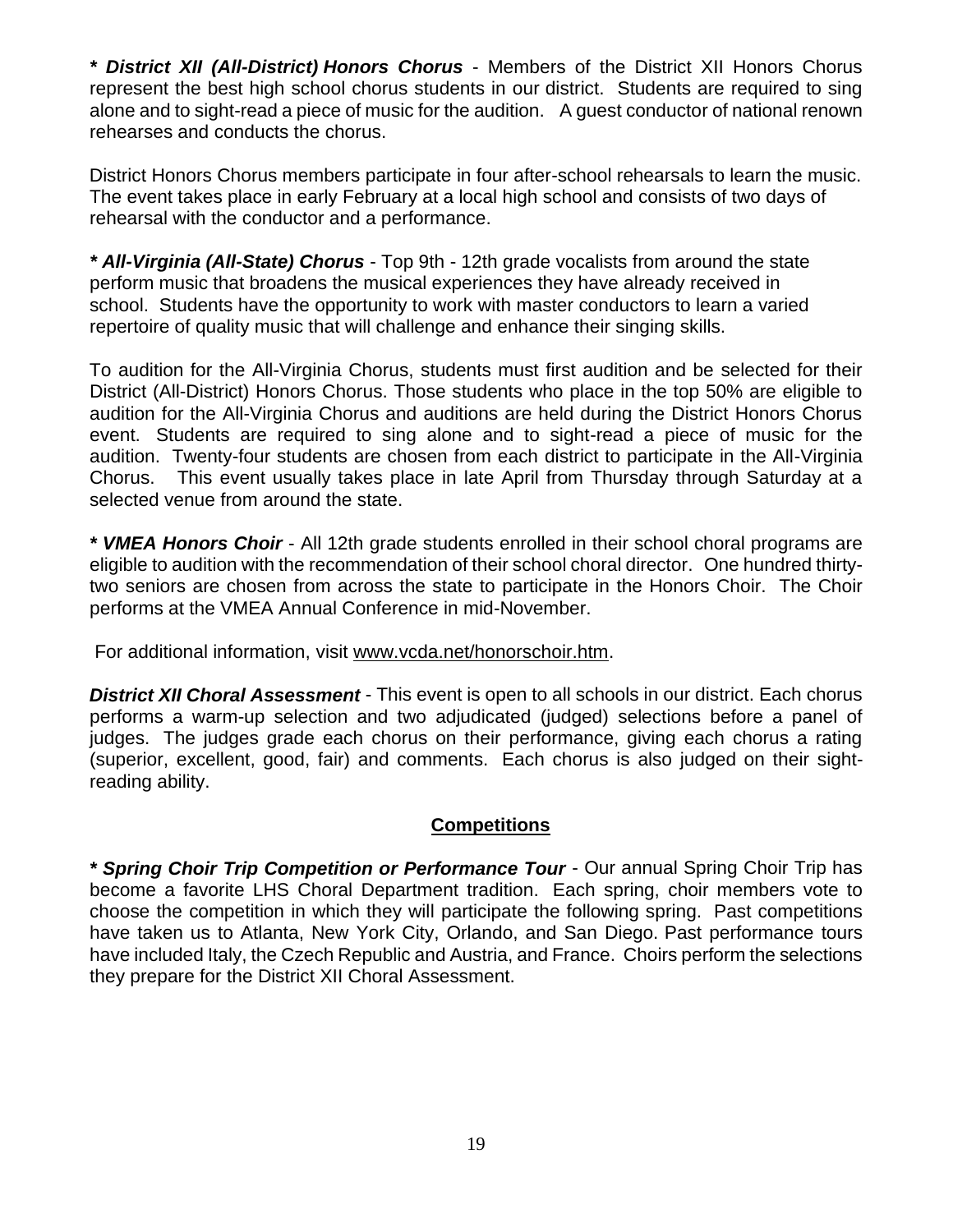

Letters and Bars will be awarded to students in the Choral Music program on the basis of participation in Music Department activities above and beyond class work. Each student must keep a copy of the *Letter and Bar Point Tally Sheet.* This will allow the student to keep track of his/her progress towards a letter or bar. Students are responsible for keeping track of all points earned. The Tally Sheet must be submitted at the end of the first semester and, again, at the end of the year for a student to be eligible to receive a letter or bar. All points accumulate from year to year, but minimum totals must still be met in the year of application for a letter or bar. The requirements for letters and bars are as follows:

# **Minimum Point Requirements**

To receive a letter or bar, a student first must have a minimum number of points in each of the following Tally Sheet sections:

- I. Minimum points = 7 (Student must audition for District Honors Chorus.)
- II. Minimum points = 12 (Student must attend **ALL** required concerts.)
- III. Minimum points = 10 (Student must make an effort toward fundraising  $-$ Coffee Sale, Holiday Greens Sale, Car Wash, etc. – reaching a net profit of at least \$61.)
- IV.C. Minimum points  $= 6$  (In an effort to encourage student attendance at outside concerts, students must attend at least three different types of musical performances.)

# **To Receive a Letter**

The student must have met the above minimum point requirements and have a total of 100 points.

# **To Receive a Bar**

Silver: The student must already have received a letter, must meet the minimum point requirements, have auditioned for at least two (2) choirs from Section I of the Tally Sheet, and have a total of at least 50 points.

Gold: The student must already have received a letter, must meet the minimum point requirements, have auditioned for at least three (3) choirs from Section I of the Tally Sheet, and have a total of at least 50 points.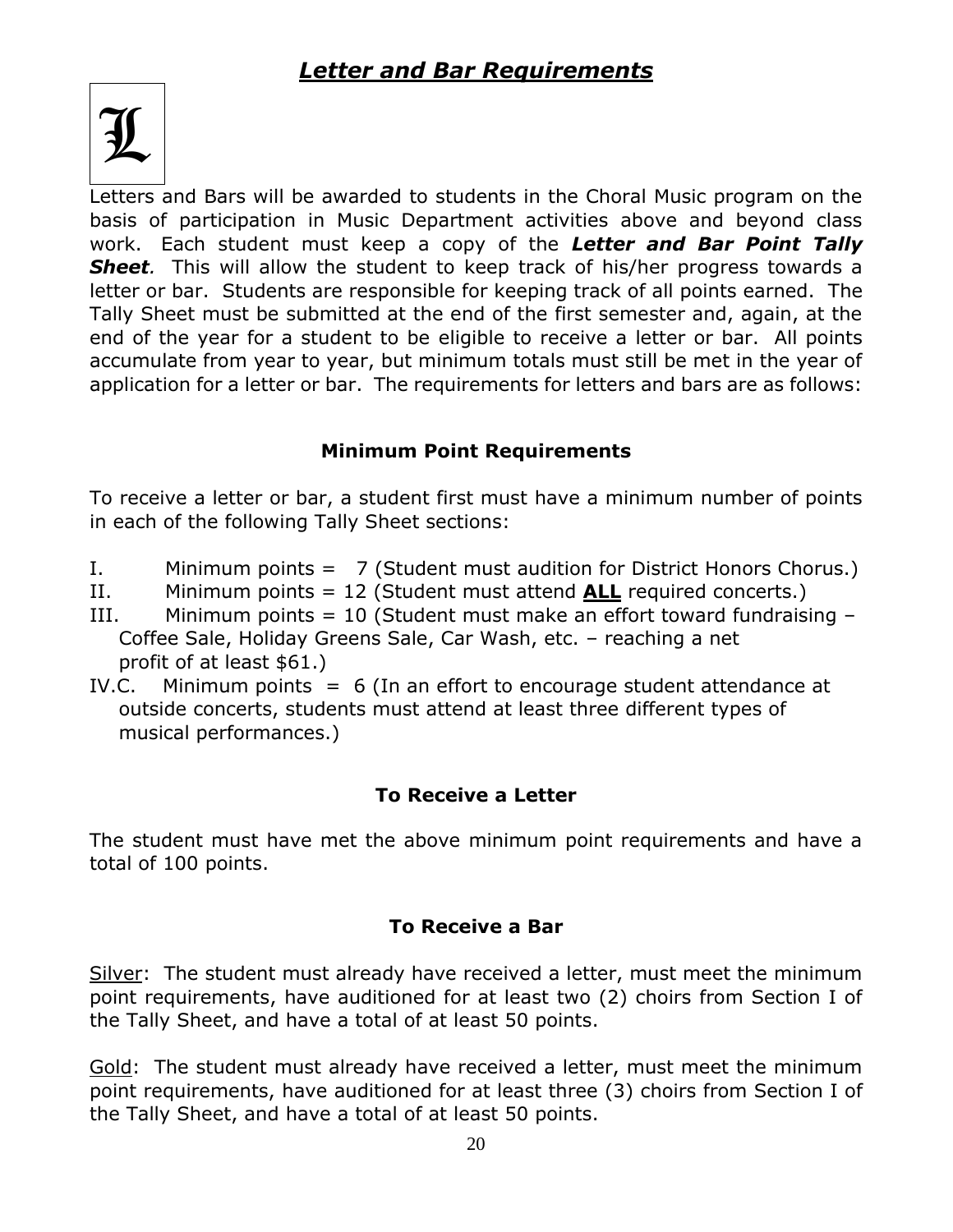# **LETTER AND BAR POINT TALLY SHEET**

*2021 – 2022*

*NAME: \_\_\_\_\_\_\_\_\_\_\_\_\_\_\_\_\_\_\_\_\_\_\_\_\_\_\_\_\_\_\_\_\_\_\_\_*

*Page 1*

<u> 1989 - Johann Barn, fransk politik (d. 1989)</u>

**I. Musicianship**

|                                    |                | <b>Points</b> | <b>Director Signature</b> |
|------------------------------------|----------------|---------------|---------------------------|
| A. Auditioning for Special Choirs  |                |               |                           |
| 1. District XII Honors Chorus      | $\overline{7}$ |               |                           |
| 2. All-Virginia Chorus             | $\overline{7}$ |               |                           |
| 3. VMEA Honors Choir               | $\overline{7}$ |               |                           |
| B. Participation in Special Choirs |                |               |                           |
| 1. District XII Honors Chorus      | 12             |               |                           |
| 2. All-Virginia Chorus             | 15             |               |                           |
| 3. VMEA Honors Choir               | 17             |               |                           |
| II. Responsibility                 |                |               |                           |
| A. Required attendance at ALL      |                |               |                           |
| 1. Fall Concert                    | $\mathbf{1}$   |               |                           |
| 2. Winter Concert                  | $\mathbf{1}$   |               |                           |
| 3. Pyramid Concert                 | $\mathbf{1}$   |               |                           |
| 4. Pre-Assess./Assessment Concerts | $\overline{2}$ |               |                           |
| 5. Spring Show                     | $\overline{2}$ |               |                           |
| 6. Other                           | $\mathbf{1}$   |               |                           |
| <b>B.</b> Grades                   |                |               |                           |
| 1. B average both semesters        | 3              |               |                           |
| 2. A average both semesters        | 6              |               |                           |
| <b>III. Support Services</b>       |                |               |                           |
| A. Fundraising (\$\$\$)            |                |               |                           |
| $1 - 15$                           | $\overline{2}$ |               |                           |
| $16 - 30$                          | 4              |               |                           |
| $31 - 45$                          | 6              |               |                           |
| $46 - 60$                          | 8              |               |                           |
| $\frac{1}{61}$ – 100               | 10             |               |                           |
| $100 - 150$                        | 15             |               |                           |
| $151 - 200$                        | 20             |               |                           |
| Over 200                           | 25             |               |                           |
|                                    |                |               |                           |
|                                    |                |               |                           |

What are you applying to receive? \_\_\_\_\_\_\_\_\_\_\_\_\_\_\_\_\_\_\_\_\_\_\_\_\_\_\_\_\_\_\_\_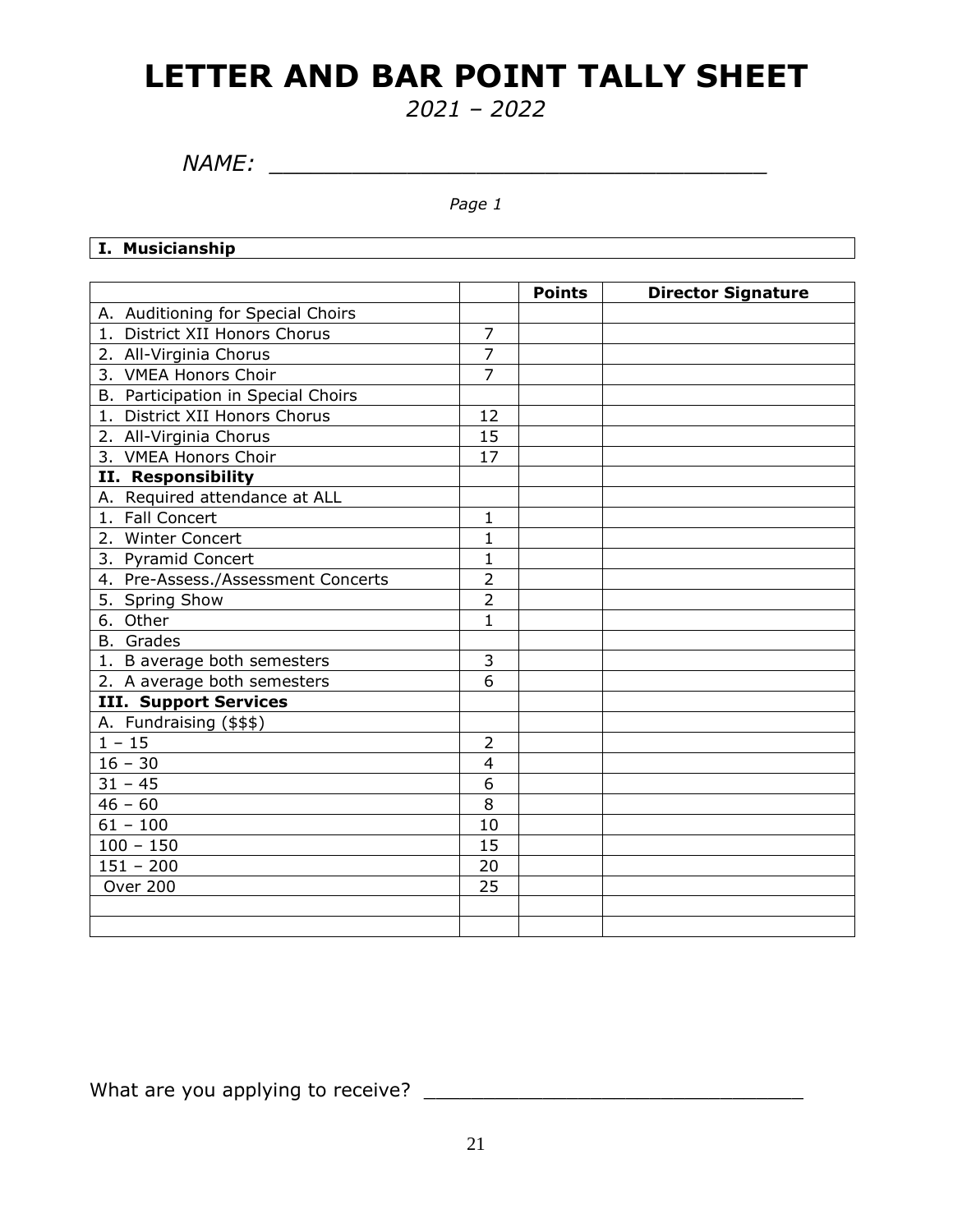# **LETTER AND BAR POINT TALLY SHEET**

*2021 – 2022*

*NAME: \_\_\_\_\_\_\_\_\_\_\_\_\_\_\_\_\_\_\_\_\_\_\_\_\_\_\_\_\_\_\_\_\_*

*Page 2*

| <b>IV. Miscellaneous</b>                                                                                        |                | <b>Points</b> | <b>Director Signature</b>                                                 |
|-----------------------------------------------------------------------------------------------------------------|----------------|---------------|---------------------------------------------------------------------------|
| A. Renaissance Feaste                                                                                           |                |               |                                                                           |
| 1. Jester, Page, Singer                                                                                         | 30             |               |                                                                           |
| 2. Serving Wench or Fellow                                                                                      |                |               |                                                                           |
| a. Friday dinner only                                                                                           | 15             |               |                                                                           |
| b. Saturday dinner only                                                                                         | 15             |               |                                                                           |
| c. Friday and Saturday dinners                                                                                  | 30             |               |                                                                           |
| B. Setting up for Concerts                                                                                      |                |               |                                                                           |
| 1. Fall                                                                                                         | 3              |               |                                                                           |
| 2. Winter                                                                                                       | $\overline{3}$ |               |                                                                           |
| 3. Pyramid                                                                                                      | $\overline{3}$ |               |                                                                           |
| 4. Pre-Assessment                                                                                               | $\overline{3}$ |               |                                                                           |
| 5. Spring                                                                                                       | 6              |               |                                                                           |
| 6. Other                                                                                                        | 3              |               |                                                                           |
| Attendance at Musical<br>C.<br>Performances                                                                     |                |               | You must provide ticket stub,<br>program, etc., as proof of<br>attendance |
| 1. Musical                                                                                                      | $\overline{2}$ |               |                                                                           |
| 2. Jazz                                                                                                         | $\overline{2}$ |               |                                                                           |
| 3. Orchestra                                                                                                    | $\overline{2}$ |               |                                                                           |
| 4. Choral                                                                                                       | $\overline{2}$ |               |                                                                           |
| 5. Solo Recital                                                                                                 | $\overline{2}$ |               |                                                                           |
| 6. Opera                                                                                                        | $\overline{2}$ |               |                                                                           |
| 7. Folk/Rock                                                                                                    | $\overline{2}$ |               |                                                                           |
| 8. Other                                                                                                        | $\overline{2}$ |               |                                                                           |
| D. Private Voice Instruction                                                                                    |                |               |                                                                           |
| 1 point for every hour lesson up<br>to 20 points. Must be verified in<br>writing by private voice<br>instructor |                |               |                                                                           |
| E. Other: Includes piano lessons                                                                                |                |               |                                                                           |
| and other performing                                                                                            |                |               |                                                                           |
| experiences.                                                                                                    |                |               |                                                                           |
|                                                                                                                 |                |               |                                                                           |
|                                                                                                                 |                |               |                                                                           |
|                                                                                                                 |                |               |                                                                           |
|                                                                                                                 |                |               |                                                                           |